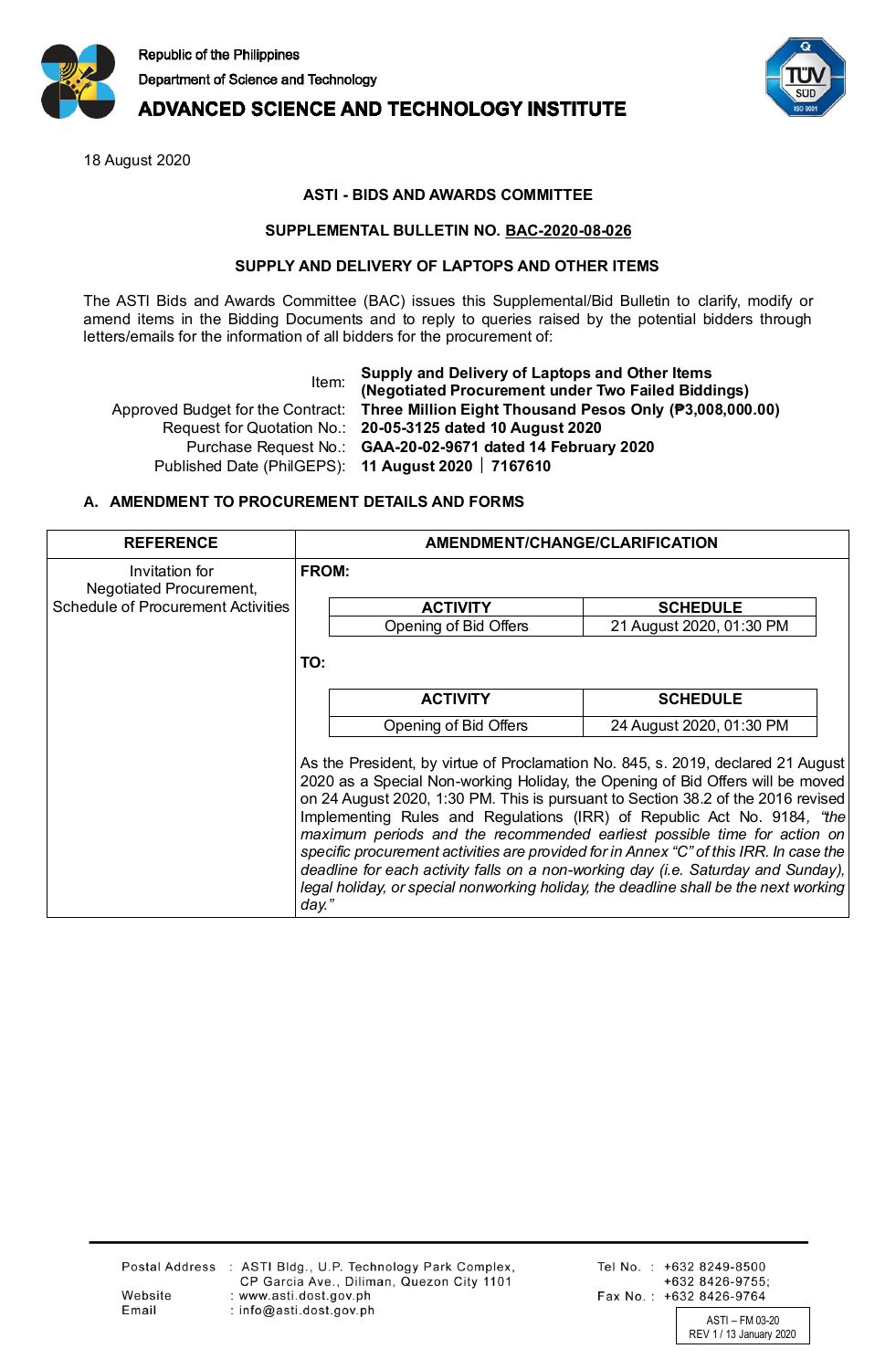| Invitation for<br>Negotiated Procurement, | FROM:            |                                                                                                                         |                                          |
|-------------------------------------------|------------------|-------------------------------------------------------------------------------------------------------------------------|------------------------------------------|
| <b>Technical Specifications</b>           | LOT NO.          | <b>TECHNICAL SPECIFICATIONS</b>                                                                                         | <b>STATEMENT OF</b><br><b>COMPLIANCE</b> |
|                                           | 1                | Laptop                                                                                                                  |                                          |
|                                           |                  | 1. Processor: Intel Core i7 1.8GHz, 8th<br>Generation (Equivalent or better)                                            |                                          |
|                                           |                  | 2. Operating System: Windows 10 Pro (64-<br>bit)                                                                        |                                          |
|                                           |                  | Display: 14 inches / FHD 1920x1080<br>3.                                                                                |                                          |
|                                           |                  | 4. Memory: 16gb DDR4 (Minimum)                                                                                          |                                          |
|                                           |                  | 5. Storage: 512GB M.2 SSD (Minimum)                                                                                     |                                          |
|                                           |                  | IGPU:<br>Intel<br><b>UHD</b><br>Graphics<br>620<br>6.<br>(Equivalent or Better)                                         |                                          |
|                                           |                  | 7. Video Graphics:                                                                                                      |                                          |
|                                           |                  | 7.1. NVIDIA GeForce MX 230 (Equivalent or<br>Better)                                                                    |                                          |
|                                           |                  | 7.2. GDDR5 2GB (Minimum)                                                                                                |                                          |
|                                           |                  | Network Connection: Wi-Fi 5 (802.11ac)<br>8.<br>+Bluetooth<br>4.2<br>(Dual<br>Band)<br>$2^*2$<br>(Equivalent or Better) |                                          |
|                                           |                  | 11. Warranty: At least one (1) year                                                                                     |                                          |
|                                           | $\boldsymbol{2}$ | Laptop                                                                                                                  |                                          |
|                                           |                  | 1. Processor: Intel® Core™ i7-10510U<br>processor 1.8 GHz (8M Cache, up to 4.9<br>GhZ) (Equivalent or Better)           |                                          |
|                                           |                  | 5. Storage                                                                                                              |                                          |
|                                           |                  | 5.1.256GB NVMe SSD (Minimum)                                                                                            |                                          |
|                                           |                  | 5.2.1TB HDD (Minimum), 2.5-inch 5400 RPM                                                                                |                                          |
|                                           |                  | 6. Video Graphics                                                                                                       |                                          |
|                                           |                  | 6.1.NVDIA GeForce MX230 (Equivalent or<br>Better)                                                                       |                                          |
|                                           |                  | 6.2.2 GB of dedicated GDDR5 VRAM                                                                                        |                                          |
|                                           |                  | 7. Network Connection                                                                                                   |                                          |
|                                           |                  | 7.1.802.11a/b/g/n/ac wireless LAN<br>and<br>Supports Bluetooth <sup>®</sup> 5.0 (Equivalent or<br>Better)               |                                          |
|                                           |                  | 7.2. Gigabit Ethernet                                                                                                   |                                          |
|                                           |                  | 8. I/O Ports                                                                                                            |                                          |
|                                           |                  | 8.1.At least 2 USB ports                                                                                                |                                          |
|                                           |                  | 8.2.HDMI port                                                                                                           |                                          |
|                                           |                  | 8.3.3.5 mm headphone /speaker jack                                                                                      |                                          |
|                                           |                  | 8.4. Ethernet (RJ-45) port                                                                                              |                                          |
|                                           |                  | 10. Warranty: At least two (2) years                                                                                    |                                          |
|                                           | 3                | <b>Desktop</b>                                                                                                          |                                          |
|                                           |                  | 1. Composed of:                                                                                                         |                                          |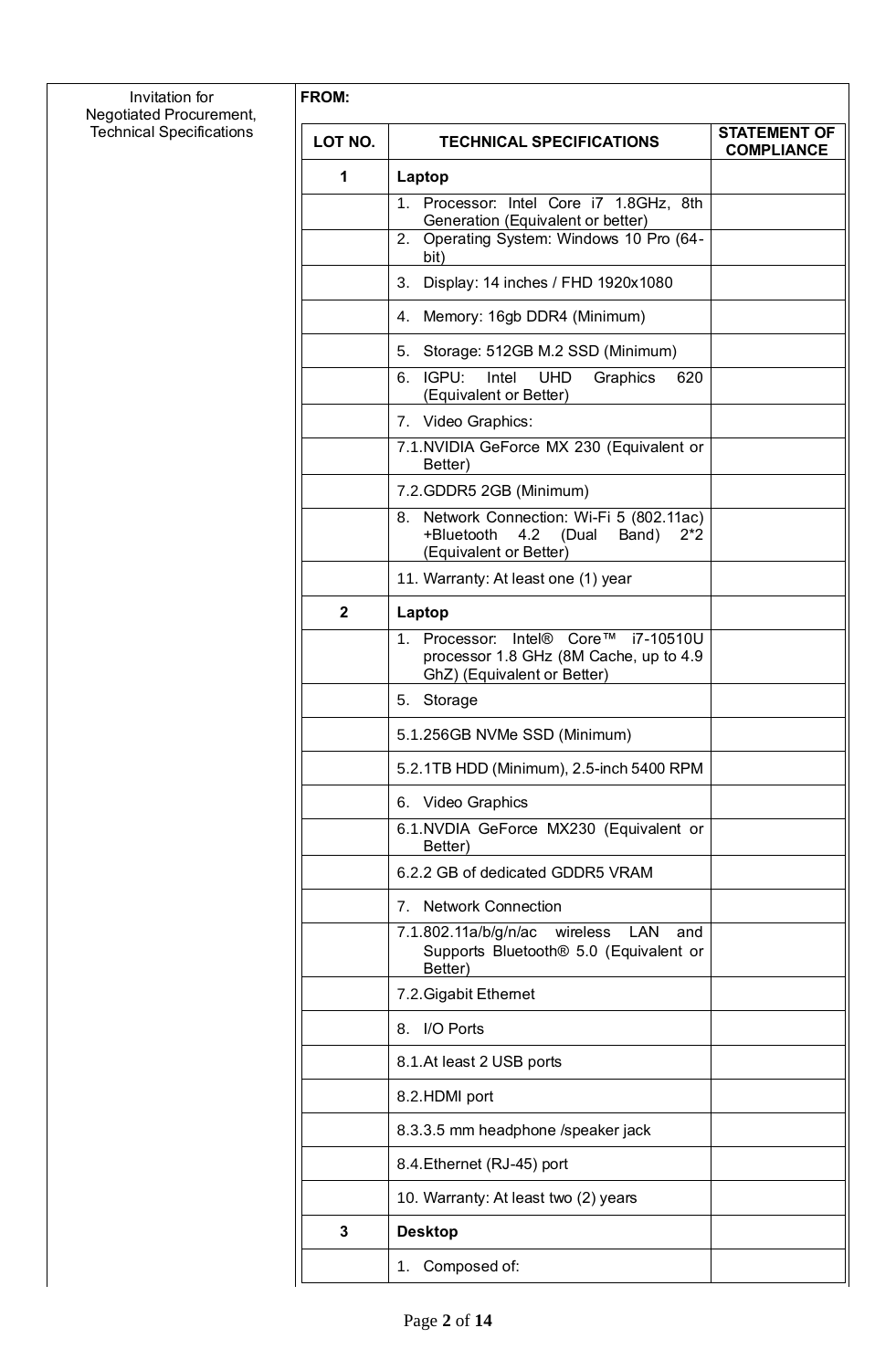|   | 1.1. Processor:<br>i5-9400F<br>Intel<br>Core<br>(Equivalent or Better)                                                 |  |
|---|------------------------------------------------------------------------------------------------------------------------|--|
|   | 1.2. RAM: at least 8GB DDR4 2666Mhz                                                                                    |  |
|   | 1.3. Disk:                                                                                                             |  |
|   | 1.3.1.<br>Minimum 250GB SSD (preferably<br>M.2 form factor)                                                            |  |
|   | 1.3.2. Minimum 500GB HDD                                                                                               |  |
|   | 1.4. Casing: Micro-mid tower ATX                                                                                       |  |
|   | 1.5. Power Supply                                                                                                      |  |
|   | 1.5.1. At least 400 watts                                                                                              |  |
|   | 1.5.2. For micro-ATX casing                                                                                            |  |
|   | 1.6. Motherboard:                                                                                                      |  |
|   | 1.6.1. Dual memory channel and supports<br>DDR4 2666MHz memory module                                                  |  |
|   | 1.6.2. LGA 1151 socket                                                                                                 |  |
|   | 1.6.9. Form Factor: Micro-ATX                                                                                          |  |
|   | 1.6.10. Supports Windows 10 64-bit                                                                                     |  |
|   | 1.7. CPU Cooler: For LGA 1151 socket                                                                                   |  |
|   | 2. If custom unit, the components should be<br>assembled<br>and<br>ensured<br>that<br>all<br>components work together. |  |
|   | 3. Warranty: At least one (1) year                                                                                     |  |
|   |                                                                                                                        |  |
| 4 | <b>Desktop</b>                                                                                                         |  |
|   | 1. Composed of:                                                                                                        |  |
|   | i7-9700F<br>1.1. Processor:<br>Intel<br>Core<br>(Equivalent or Better)                                                 |  |
|   | 1.2. RAM: At least 32GB DDR4 2666Mhz                                                                                   |  |
|   | 1.3. Disk:                                                                                                             |  |
|   | 1.3.1. Minimum 500GB SSD (Preferably<br>M.2 form factor)                                                               |  |
|   | 1.3.2. Minimum 1TB HDD                                                                                                 |  |
|   | 1.4. Casing: Small form factor (Preferably<br>micro-ATX)                                                               |  |
|   | 1.5. Power Supply                                                                                                      |  |
|   | 1.5.1. At least 620 watts                                                                                              |  |
|   | 1.5.2. For micro-ATX casing                                                                                            |  |
|   | 1.5.3. 80+ Bronze Full Modular                                                                                         |  |
|   | 1.6. Motherboard:                                                                                                      |  |
|   | 1.6.1. Dual memory channel and supports<br>DDR4 2666MHz memory module                                                  |  |
|   | 1.6.2. LGA 1151 socket                                                                                                 |  |
|   | 1.6.9. Form Factor: Micro-ATX                                                                                          |  |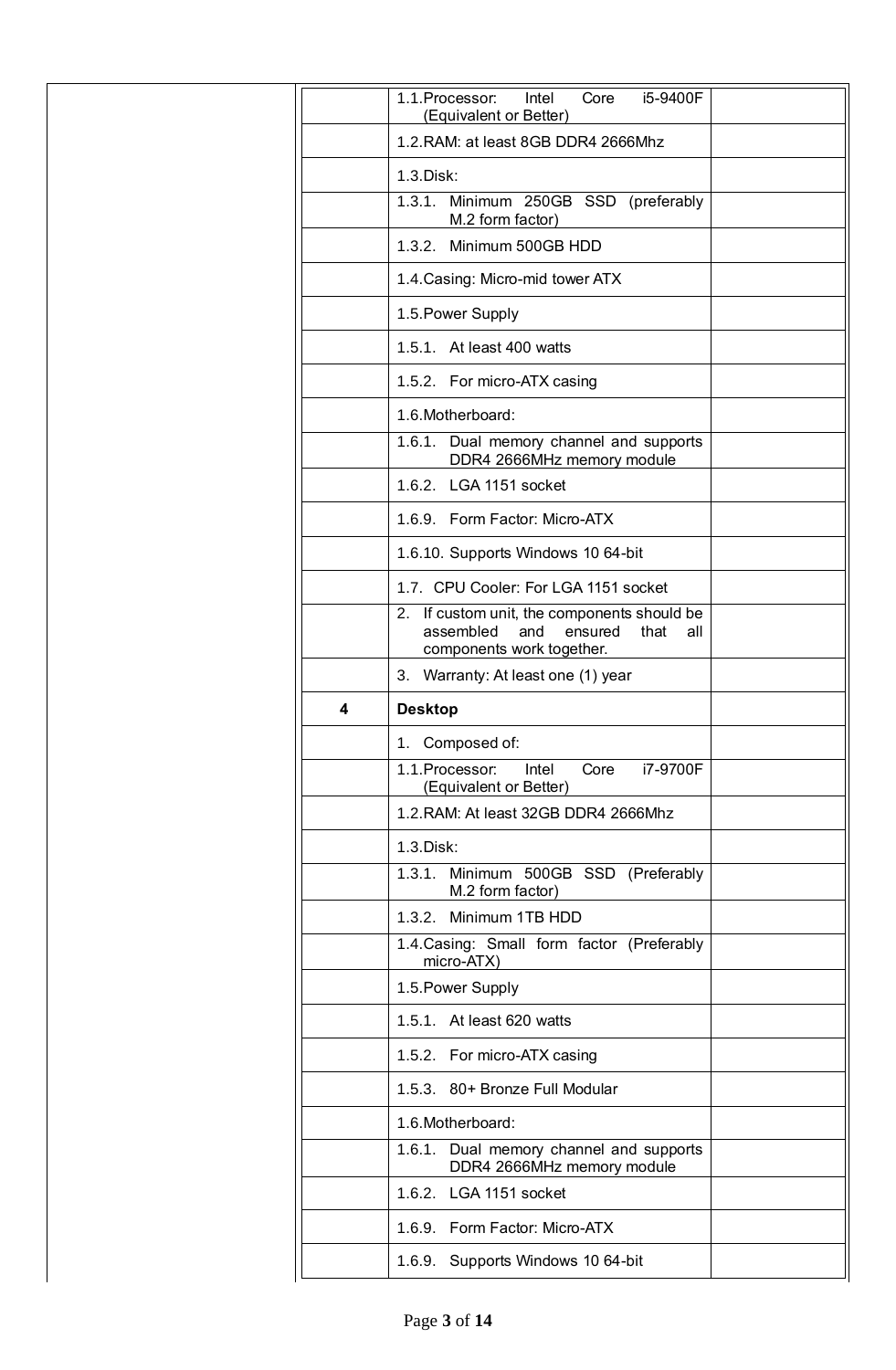|   | 1.7. CPU Cooler: For LGA 1151 socket                                                                                   |  |
|---|------------------------------------------------------------------------------------------------------------------------|--|
|   | 1.8. Graphics Card                                                                                                     |  |
|   | NVIDIA® GeForce® GTX 1650<br>1.8.1.<br>(Equivalent or Better)                                                          |  |
|   | 1.8.2.<br>Memory: 4GB GDDR5                                                                                            |  |
|   | 2. If custom unit, the components should be<br>assembled<br>and<br>ensured<br>that<br>all<br>components work together. |  |
|   | 3. Warranty: At least one (1) year                                                                                     |  |
| 5 | <b>Network Attached Storage (NAS) -2 -2 Bay</b>                                                                        |  |
|   | 1. Network Attached Storage (NAS)                                                                                      |  |
|   | 1.2.2.1. Burst up to 2.3 GHz (minimum)                                                                                 |  |
|   | 1.2.<br>Hardware transcoding engine.                                                                                   |  |
|   | 1.2.4. Supported codec: H.264 (AVC),<br>H.265 (HEVC), MPEG-2 and VC-                                                   |  |
|   | 1.2.5. Maximum resolution: 4K (4096 x<br>2160)                                                                         |  |
|   | 1.2.6. Maximum frame rate per second<br>(FPS): 30                                                                      |  |
|   | $\overline{2}$<br><b>GB</b><br>1.3.<br>DDR3L<br>Memory:<br>(expandable up to 6 GB)                                     |  |
|   | Compatible drive type: 2 x 3.5-<br>1.4.<br>inch or 2.5-inch SATA SSD / HDD                                             |  |
|   | 1.5.<br><b>External port</b>                                                                                           |  |
|   | 1.5.4. USB 3.0 port: 3 (Minimum)                                                                                       |  |
|   | System Fan: 92 x 92 x 25 mm<br>1.2.10.<br>(Minimum)                                                                    |  |
|   | 1.2.14. Kensington Security Slot                                                                                       |  |
|   | 1.3.2.2. External: Btrfs, ext4, ext3, FAT,<br>NTFS, HFS+, exFAT4                                                       |  |
|   | 1.3.4. Storage management                                                                                              |  |
|   | 1.3.4.1. Maximum Single Volume Size:<br>108TB                                                                          |  |
|   | 1.3.4.2. Maximum Internal Volume: 512                                                                                  |  |
|   | 1.3.4.3. Maximum iSCSI Target: 32                                                                                      |  |
|   | 1.3.4.4. Maximum iSCSI LUN: 256                                                                                        |  |
|   | 1.3.4.5. ISCSI LUN clone/snapshot support                                                                              |  |
|   | 1.3.6. File sharing capability.                                                                                        |  |
|   | 1.3.6.1 Maximum Local User Account: 2,048                                                                              |  |
|   | 1.3.6.2 Maximum Local Group: 256                                                                                       |  |
|   | 1.3.6.3 Maximum Shared Folder: 512                                                                                     |  |
|   | 1.3.6.4<br>Maximum<br>Concurrent<br>SMB/NFS/AFP/ FTP Connection: 500<br>1.3.7. Privilege / Access Control: Windows     |  |
|   | <b>Access Control List</b><br>1.3.8. Directory service.                                                                |  |
|   |                                                                                                                        |  |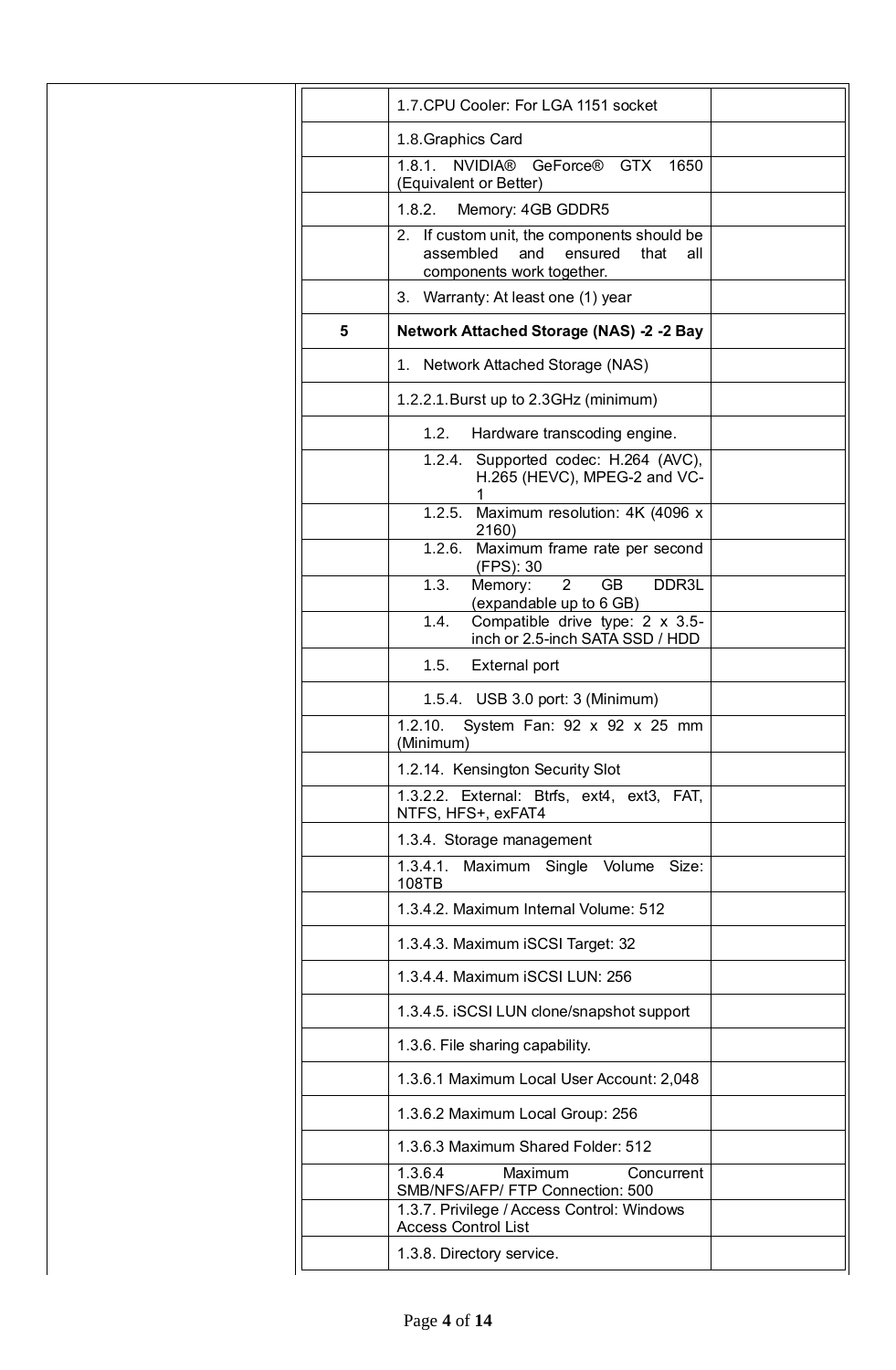| 1.3.8.1 Windows AD integration.                                                                                                                                                                                                           |  |
|-------------------------------------------------------------------------------------------------------------------------------------------------------------------------------------------------------------------------------------------|--|
| 1.3.8.2. Domain users login via<br>SMB/NFS/AFP/FTP/File Station.                                                                                                                                                                          |  |
| 1.3.8.3. LDAP integration.                                                                                                                                                                                                                |  |
| 1.3.9. Virtualization: VMware vSphere 6,<br>Microsoft Hyper-V, Citrix, OpenStack                                                                                                                                                          |  |
| 1.3.10. Security:                                                                                                                                                                                                                         |  |
| 1.3.10.1. Firewall                                                                                                                                                                                                                        |  |
| 1.3.10.2. Encryption shared folder                                                                                                                                                                                                        |  |
| 1.3.10.3. SMB encryption                                                                                                                                                                                                                  |  |
| 1.3.10.4. FTP over SSL/TLS                                                                                                                                                                                                                |  |
| 1.3.10.5. SFTP                                                                                                                                                                                                                            |  |
| 1.3.10.6. Rsync over SSH                                                                                                                                                                                                                  |  |
| 1.3.10.7. Login auto block                                                                                                                                                                                                                |  |
| 1.3.10.8. HTTPS (Customizable cipher suite)                                                                                                                                                                                               |  |
| 1.3.11. Supported client                                                                                                                                                                                                                  |  |
| 1.3.11.1. Windows 7 and 10                                                                                                                                                                                                                |  |
| 1.3.11.2. Mac OS X 10.11 onwards                                                                                                                                                                                                          |  |
| Packages and Applications<br>1.4.                                                                                                                                                                                                         |  |
| 1.4.1. File and Folders: Virtual drive, remote<br>folder,<br><b>ACL</b><br>Windows<br>editor,<br>compressing/extracting<br>archived<br>files,<br>bandwidth control for specific users or<br>groups, creating sharing links, transfer logs |  |
| 1.4.2. FTP Server: Bandwidth control for TCP<br>connections, custom FTP passive port range,<br>anonymous FTP, FTP SSL/TLS and SFTP<br>protocol, boot over the network with TFTP<br>and PXE support, transfer logs                         |  |
| 1.4.3. Global search into applications and<br>files                                                                                                                                                                                       |  |
| 1.4.4. Backup: Support local backup,<br>network backup, and backup data<br>to public clouds                                                                                                                                               |  |
| 1.4.5. Active<br>Backup<br>for<br>Server:<br>Centralize<br>data<br>backup<br>for<br>Windows and Linux servers<br>without client installation                                                                                              |  |
| Configuration<br>1.4.6. Backup<br>Tool:<br>backup, macOS Time Machine<br>support, Cloud Backup                                                                                                                                            |  |
| 1.4.7. Cloud Suite                                                                                                                                                                                                                        |  |
| 1.4.7.1.Sync data<br>between<br>multiple<br>platforms by installing the client<br>utilities on Windows, Mac, Linux,<br>Android and iOS devices, while<br>retaining up to 32 historical<br>versions of files                               |  |
| 1.4.7.2. Maximum<br>Concurrent<br>File<br>Transfer: 500                                                                                                                                                                                   |  |
| 1.4.8. Cloud Sync                                                                                                                                                                                                                         |  |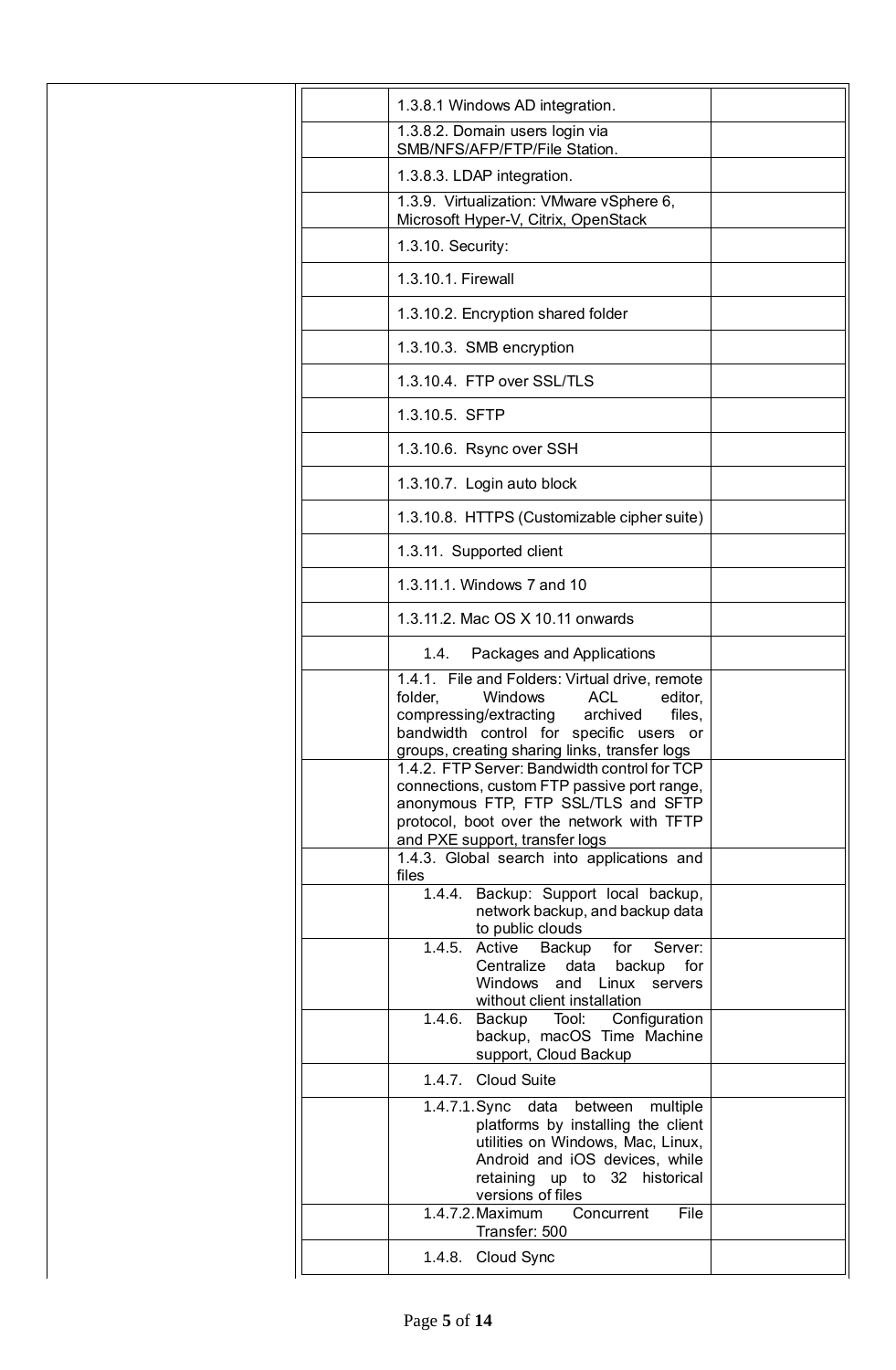| 1.4.8.1. One or two-way synchronization                                           |  |
|-----------------------------------------------------------------------------------|--|
| with public cloud                                                                 |  |
| storage<br>providers<br>including<br>Drive, Amazon S3-<br>Amazon                  |  |
| compatible storage, Baidu cloud,                                                  |  |
| Box, Dropbox, Google Cloud                                                        |  |
| Storage, Google Drive, hubiC,                                                     |  |
| MegaDisk, Microsoft OneDrive,                                                     |  |
| OpenStack<br>Swift-compatible                                                     |  |
| storage,<br>WebDAV<br>servers,                                                    |  |
| <b>Yandex Disk</b>                                                                |  |
| 1.4.10. Virtual Machine Manager: Deploy                                           |  |
| and run various virtual machines                                                  |  |
| on NAS, including Windows and                                                     |  |
| Linux                                                                             |  |
| 1.4.11. High<br>Availability<br>Manager:<br>Capability of setting up two          |  |
| identical NAS into one high-                                                      |  |
| availability cluster                                                              |  |
| 1.4.12. Snapshot Replication                                                      |  |
|                                                                                   |  |
| Maximum of Replications: 64<br>1.4.12.1.<br>Maximum of Shared Folder<br>1.4.12.2. |  |
| Snapshots: 1,024                                                                  |  |
| 1.4.12.3.<br>Maximum<br>of<br>System                                              |  |
| Snapshots: 65,536                                                                 |  |
| 1.4.13. VPN Server                                                                |  |
| <b>Maximum Connection: 20</b><br>1.4.13.1.                                        |  |
| 1.4.13.2.<br>Supported VPN<br>Protocol:<br>PPTP, OpenVPN, L2TP/IPSec              |  |
| 1.4.14. Storage Analyzer: Volume and                                              |  |
| quota usage, total file size,                                                     |  |
| volume usage and trends based                                                     |  |
| on past usage, size of shared                                                     |  |
| folders,<br>largest/most/least<br>frequently modified files                       |  |
| 1.4.15.1. Supported download protocols: BT,                                       |  |
| HTTP, FTP, NZB, eMule, Thunder, FlashGet,                                         |  |
| QQDL                                                                              |  |
| 1.4.16.1. Virtual Host: Up to 30 websites                                         |  |
| 1.4.16.2.<br><b>PHP</b><br>MariaDB, third-party<br>$\prime$                       |  |
| applications support                                                              |  |
| 1.5.<br>Accessories                                                               |  |
| 1.5.1. AC power adapter: 1                                                        |  |
| RJ-45 LAN cable: 2<br>1.5.2.                                                      |  |
| Manufacturer's Warranty: Three<br>1.6.<br>(3) years (Minimum)                     |  |
| 2.2.<br>Capacity: 2 TB                                                            |  |
| Manufacturer's Warranty: Three (3)<br>2.8.                                        |  |
| years (Minimum)                                                                   |  |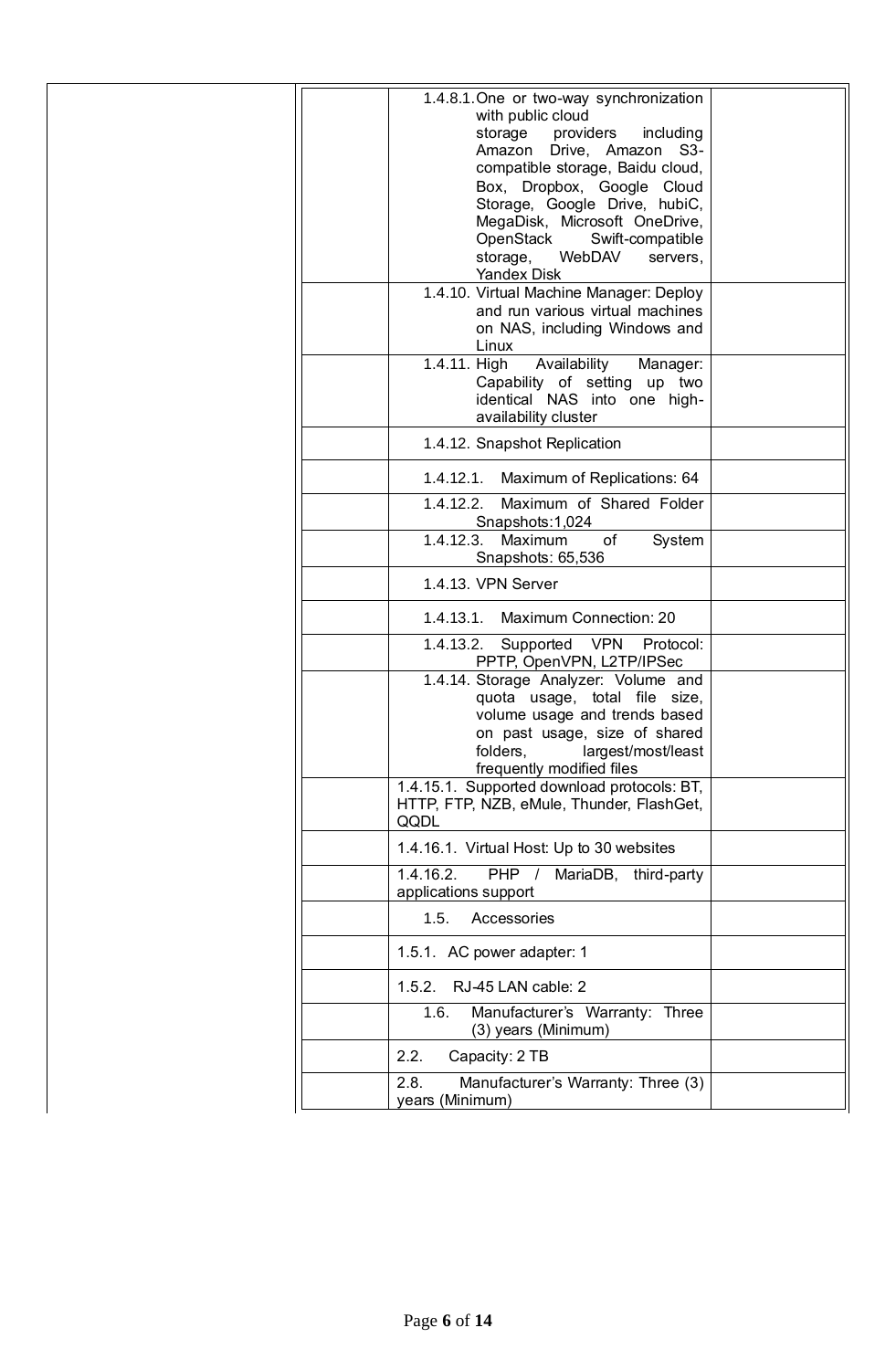**TO:**

| LOT NO.      | <b>TECHNICAL SPECIFICATIONS</b>                                       | <b>STATEMENT OF</b><br><b>COMPLIANCE</b> |
|--------------|-----------------------------------------------------------------------|------------------------------------------|
| 1            | Laptop                                                                |                                          |
|              | 1. Processor: Intel Core i7 10th Generation<br>(Equivalent or Better) |                                          |
|              | 2. Operating System: Windows 10 Pro (64-<br>bit)                      |                                          |
|              | 3. Display:                                                           |                                          |
|              | 3.1. 13 inches - 15.6 inches                                          |                                          |
|              | 3.2. at least Full HD resolution (1920x1080)                          |                                          |
|              | 4. Memory                                                             |                                          |
|              | 4.1. 16GB DDR4 (Minimum)                                              |                                          |
|              | 4.2. With extra memory slot for upgrading                             |                                          |
|              | 4.3 Expandable to 32GB                                                |                                          |
|              | 5. Storage: 512GB M.2 NVMe storage drive<br>(Minimum)                 |                                          |
|              | 6. Video Graphics:                                                    |                                          |
|              | 6.1. NVIDIA GeForce MX 250 (Equivalent or<br>Better)                  |                                          |
|              | 6.2. GDDR5 2GB (Minimum)                                              |                                          |
|              | 7. Network Connection                                                 |                                          |
|              | 7.1. Wi-Fi 6                                                          |                                          |
|              | 7.2. Bluetooth 5.0                                                    |                                          |
|              | 7.3. 10/100/1000M GbE port                                            |                                          |
|              | 8. I/O Ports                                                          |                                          |
|              | 8.1. USB 3.1- Type C (1 port)                                         |                                          |
|              | 8.2. At least two (2) USB 3.1 ports                                   |                                          |
|              | 8.3. HDMI port                                                        |                                          |
|              | 8.4. 3.5 mm headphone/speaker jack                                    |                                          |
|              | 9. Battery: At least 45Wh capacity                                    |                                          |
|              | 10. Bundled with laptop bag and mouse                                 |                                          |
|              | 11. Warranty: at least 1 year for parts and 1<br>year for labor       |                                          |
|              | 12. Price inclusive of VAT                                            |                                          |
|              | 13. to be used by CSD Staff                                           |                                          |
|              | 14. Delivery: 60 days upon issuance of Notice<br>to Proceed           |                                          |
| $\mathbf{2}$ | Laptop                                                                |                                          |
|              | 1. Processor: Intel Core i7 10th Generation<br>(equivalent or better) |                                          |
|              | 2. Operating System: Windows 10 Pro (64-<br>bit)                      |                                          |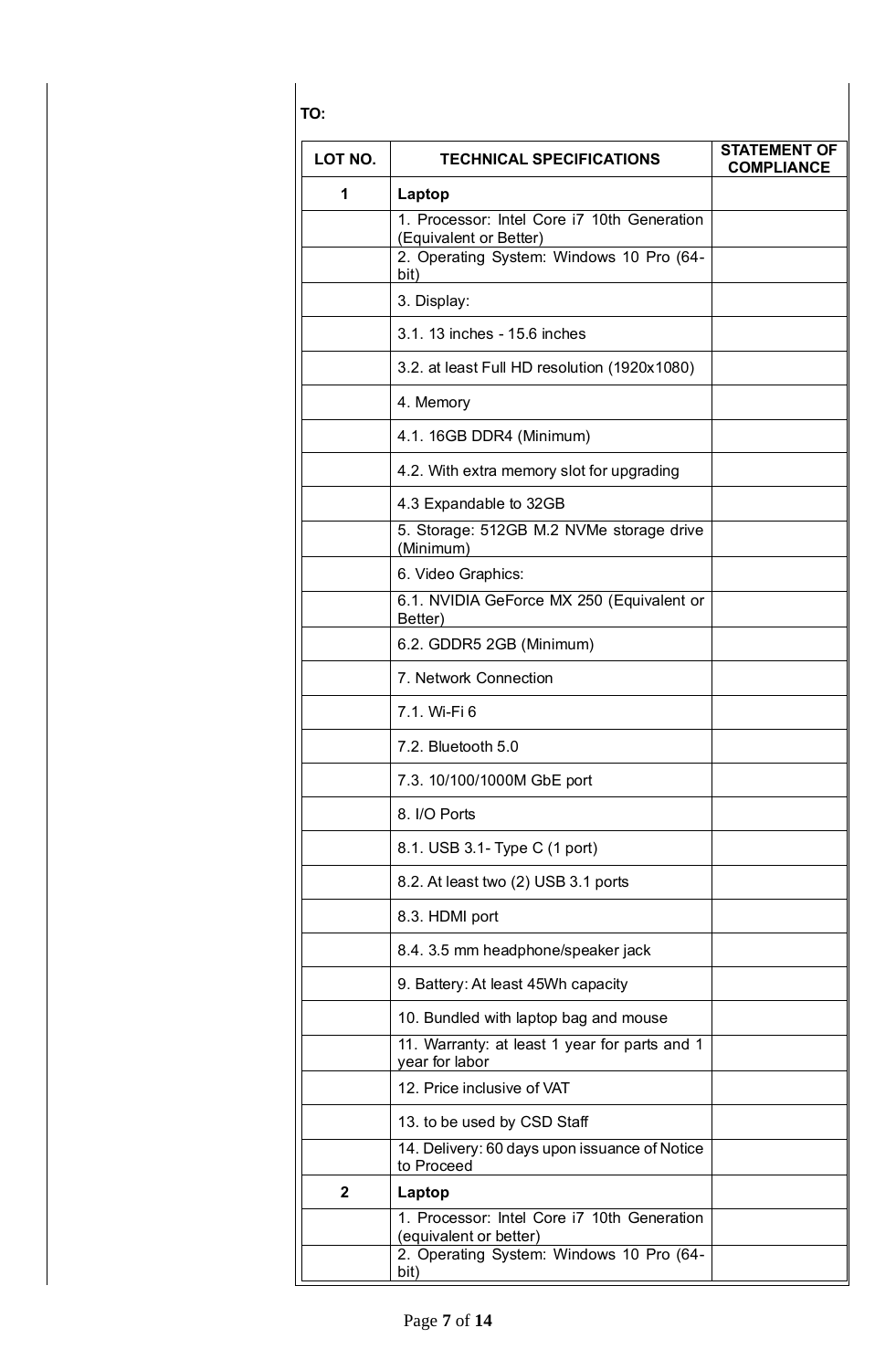| 3. Display                                                                  |  |
|-----------------------------------------------------------------------------|--|
| 3.1. 13 inches - 15.6 inches                                                |  |
| 3.2. at least Full HD resolution (1920x1080)                                |  |
| 4. Memory                                                                   |  |
| 4.1. 16GB DDR4 (minimum)                                                    |  |
| 4.2. with extra memory slot for upgrading                                   |  |
| 4.3 expandable to 32GB                                                      |  |
| 5. Storage                                                                  |  |
| 5.1. 256GB M.2 NVMe storage<br>drive<br>(minimum)                           |  |
| 5.2. 1TB HDD (minimum                                                       |  |
| 6. Video Graphics                                                           |  |
| 6.1. NVIDIA GeForce MX 250 (equivalent or<br>better)                        |  |
| 6.2. 2 GB of dedicated GDDR5 VRAM                                           |  |
| 7. Network Connection                                                       |  |
| 7.1 Wi-Fi 6                                                                 |  |
| 7.2 Bluetooth 5.0                                                           |  |
| 7.3. 10/100/1000M GbE port                                                  |  |
| 8. I/O Ports                                                                |  |
| 8.1. USB 3.1 - Type C (1 port)                                              |  |
| 8.2. At least two (2) USB 3.1 ports                                         |  |
| 8.3. HDMI port                                                              |  |
| 8.4. 3.5 mm headphone/speaker jack                                          |  |
| 9. Battery: at least 45Wh capacity                                          |  |
| 10. Bundled with laptop bag and mouse                                       |  |
| 11. Warranty: at least one (1) year for parts<br>and one (1) year for labor |  |
| 12. Price inclusive of VAT                                                  |  |
| 13. Delivery: 60 days upon issuance of Notice<br>to Proceed                 |  |
| <b>Desktop</b><br>3                                                         |  |
| 1. Processor: Intel Core i5-9500 (Equivalent<br>or Better)                  |  |
| 2. RAM                                                                      |  |
| 2.1. At least 8GB DDR4 2666MHz                                              |  |
| 2.2. With extra memory slot for upgrading                                   |  |
| 2.3. Expandable to 32GB                                                     |  |
| 3. Disk: Minimum 500GB HDD                                                  |  |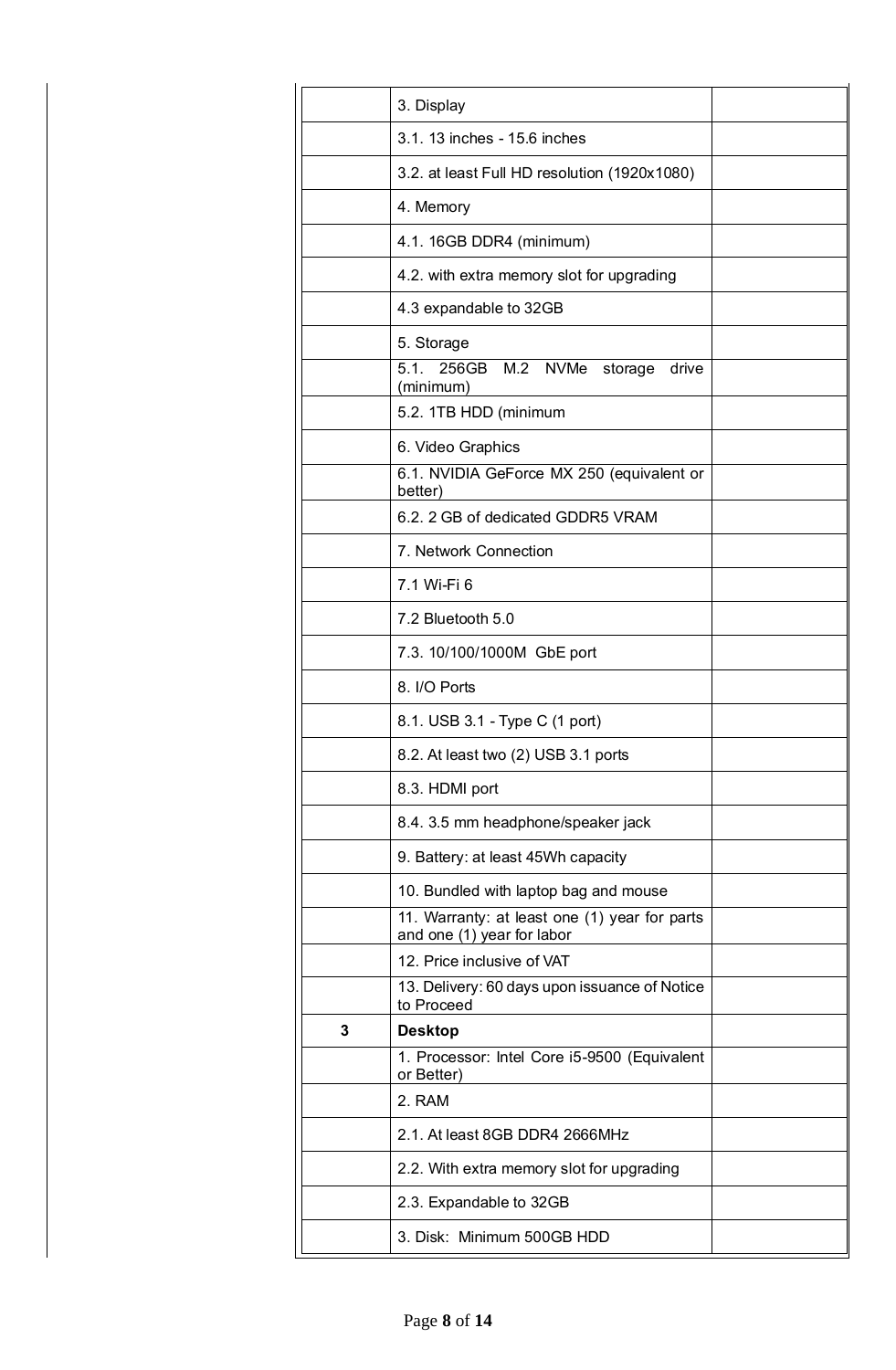|   | 4. Power Supply: At least 180 watts                                                                         |  |
|---|-------------------------------------------------------------------------------------------------------------|--|
|   | 5. Motherboard:                                                                                             |  |
|   | 5.1. LAN: 10/100/1000M GbE                                                                                  |  |
|   | 5.2. HDMI and/or DVI port                                                                                   |  |
|   | 5.3. At least two (2) USB ports                                                                             |  |
|   | 5.4. Audio port/s                                                                                           |  |
|   | 5.5. At least one (1) PCI-Ex16 slot                                                                         |  |
|   | 5.6. At least two (2) SATAIII ports                                                                         |  |
|   | 5.7. At least one (1) M.2 slot for storage                                                                  |  |
|   | 6. With optical wired USB mouse                                                                             |  |
|   | 7. Warranty: At least one (1) year for parts,<br>one (1) year for labor, and one (1) year onsite<br>support |  |
|   | 8. Price inclusive of VAT                                                                                   |  |
|   | 9. To be used by FAD staff                                                                                  |  |
|   | 10. Delivery: Sixty (60) days upon issuance of<br>Notice to Proceed                                         |  |
| 4 | <b>Desktop</b>                                                                                              |  |
|   | 1. Processor: Intel Core i7-9700 (Equivalent<br>or Better)                                                  |  |
|   | 2. RAM:                                                                                                     |  |
|   | 2.1. At least 2x8GB DDR4 2666MHz                                                                            |  |
|   | 2.2. With extra memory slot for upgrading                                                                   |  |
|   | 2.3. Expandable to 32GB                                                                                     |  |
|   | 3. Disk: Minimum 512GB M.2 NVMe Storage<br>Drive                                                            |  |
|   | 4. Power Supply: At least 500 watts                                                                         |  |
|   | 5. Motherboard:                                                                                             |  |
|   | 5.1. LAN: 10/100/1000M GbE                                                                                  |  |
|   |                                                                                                             |  |
|   | 5.2. HDMI and/or DVI port                                                                                   |  |
|   | 5.3. At least two (2) USB ports                                                                             |  |
|   | 5.4. Audio port/s                                                                                           |  |
|   | 5.5. At least one (1) PCI-Ex16 slot                                                                         |  |
|   | 5.6. At least two (4) SATAIII ports                                                                         |  |
|   | 5.7. At least one (1) M.2 slot for storage                                                                  |  |
|   | 6. With optical wired USB mouse                                                                             |  |
|   | 7. Graphics Card                                                                                            |  |

í.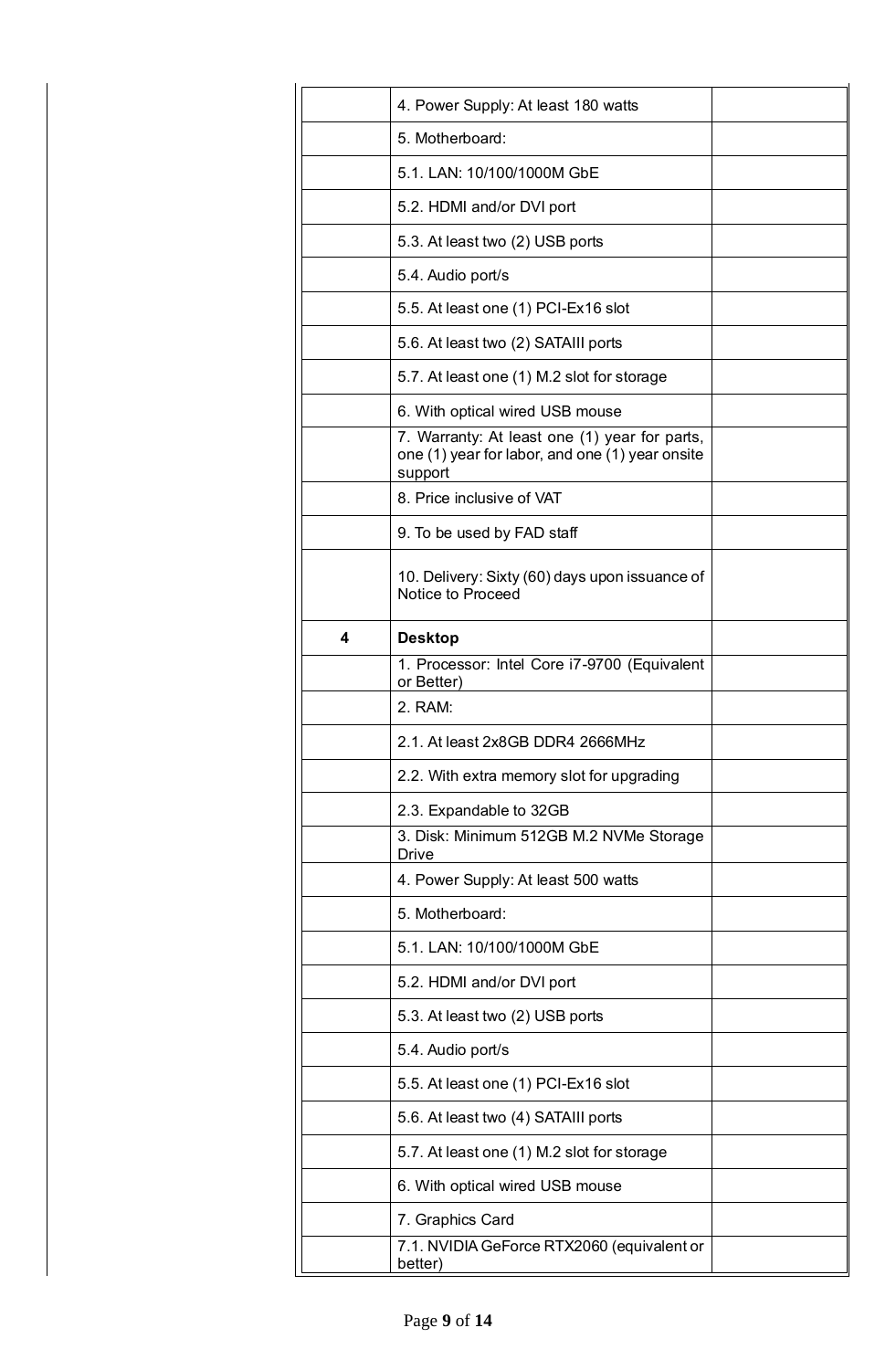|   | 7.2. Memory: 6GB GDDR5                                                                                                                                                                         |  |
|---|------------------------------------------------------------------------------------------------------------------------------------------------------------------------------------------------|--|
|   | 8. Warranty: At least one (1) year for parts,<br>one (1) year for labor and one (1) year for<br>onsite support                                                                                 |  |
|   | 9. Price inclusive of VAT                                                                                                                                                                      |  |
|   | To be<br>by the<br>Corporate<br>10.<br>used<br>Communications<br>for<br>Team<br>graphics<br>designing and video editing<br>11. Delivery: Sixty (60) days upon issuance of<br>Notice to Proceed |  |
| 5 | <b>Network Attached Storage (NAS) - 2-Bay</b>                                                                                                                                                  |  |
|   | 1. Network Attached Storage (NAS)                                                                                                                                                              |  |
|   | 1.1. Quantity: 1 unit                                                                                                                                                                          |  |
|   | 1.2. Hardware                                                                                                                                                                                  |  |
|   | 1.2.1. Hot swappable drive bays: 2 bays                                                                                                                                                        |  |
|   | 1.2.2. CPU: 64-bit Intel Celeron J4125 Quad-<br>core 2.0GHz or similar                                                                                                                         |  |
|   | 1.2.2.1. Burst up to 2.7GHz (Minimum)                                                                                                                                                          |  |
|   | 1.2.3. Hardware Encryption Engine: AES-NI<br>or similar                                                                                                                                        |  |
|   | 1.2.4. Memory: 2 GB DDR4 (expandable up<br>to $6$ GB)                                                                                                                                          |  |
|   | 1.2.5. Compatible drive type                                                                                                                                                                   |  |
|   | 1.2.5.1. 3.5-inch SATA HDD                                                                                                                                                                     |  |
|   | 1.2.5.2. 2.5-inch SATA HDD / SSD                                                                                                                                                               |  |
|   | 1.2.5.3. M.2 2280 NVMe SSD                                                                                                                                                                     |  |
|   | 1.2.6. External port                                                                                                                                                                           |  |
|   | 1.2.6.1. USB 3.0 Port: 2 (Minimum)                                                                                                                                                             |  |
|   | 1.2.6.2. eSATA Port: 1 (Minimum)                                                                                                                                                               |  |
|   | 1.2.6.3. LAN 1GbE (RJ-45): 2 (minimum),<br>with fall over and link aggregation support                                                                                                         |  |
|   | 1.2.7. Wake on LAN/WAN                                                                                                                                                                         |  |
|   | 1.2.8. Scheduled power on/off                                                                                                                                                                  |  |
|   | 1.2.9. System Fan: 92 x 92 (Minimum)                                                                                                                                                           |  |
|   | 1.2.10. AC Input Power Voltage: 100V to<br><b>240V AC</b>                                                                                                                                      |  |
|   | 1.2.11. Power Frequency: 50/60Hz, single<br>phase                                                                                                                                              |  |
|   | 1.2.12. With status indicator lights                                                                                                                                                           |  |
|   | 1.3. NAS Operations and Features                                                                                                                                                               |  |
|   | 1.3.1. Networking protocol: SMB, AFP, NFS,<br>FTP, WebDAV, CalDAV, iSCSI, Telnet, SSH,<br>SNMP, VPN (PPTP, OpenVPN, L2TP)                                                                      |  |
|   | 1.3.2. File system (supported)                                                                                                                                                                 |  |
|   | 1.3.2.1. Internal: Btrfs, EXT4                                                                                                                                                                 |  |
|   |                                                                                                                                                                                                |  |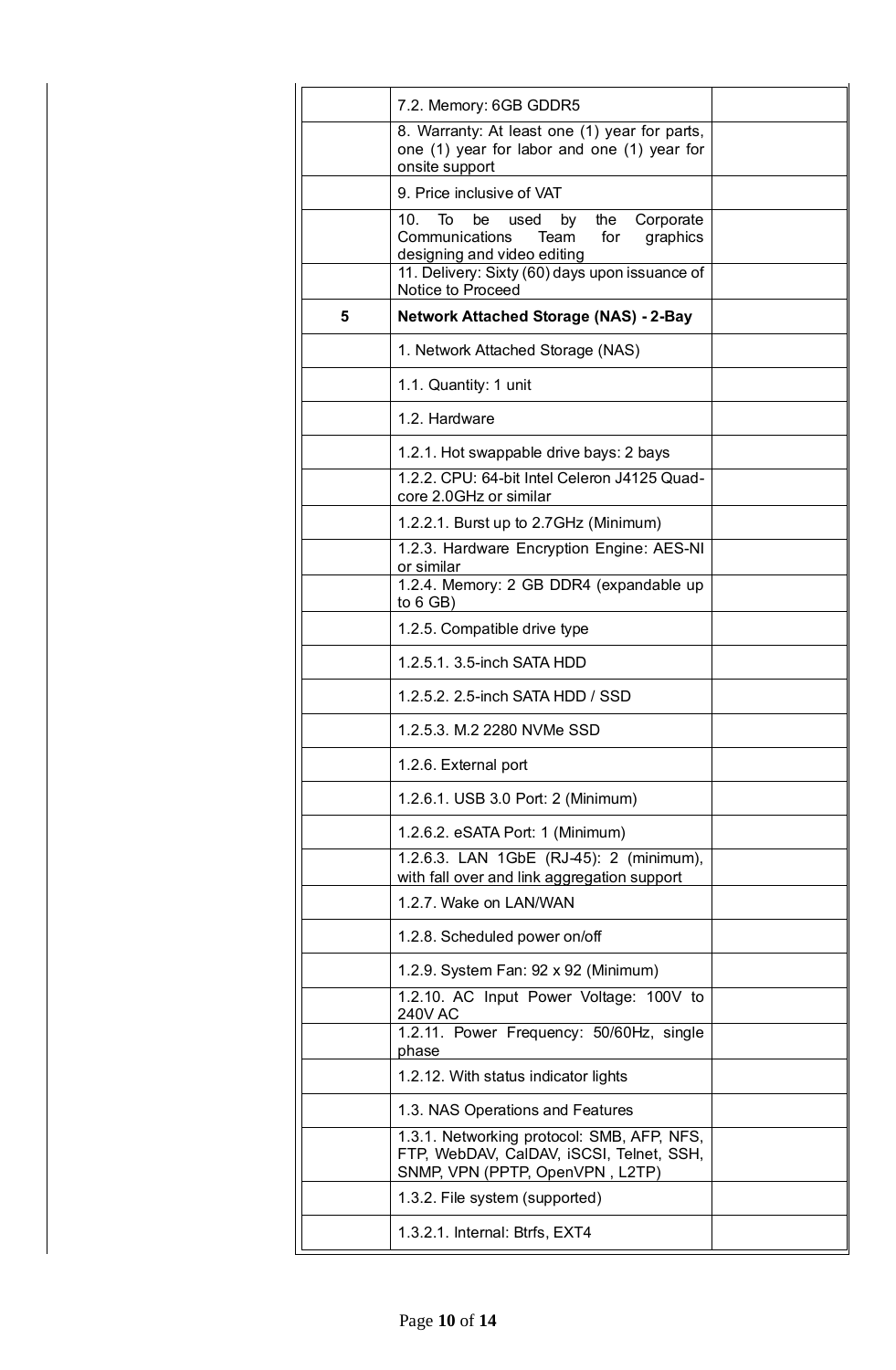| 1.3.2.2. External: Btrfs, EXT4, EXT3, FAT,<br>NTFS, HFS+, exFAT                                                                                                   |  |
|-------------------------------------------------------------------------------------------------------------------------------------------------------------------|--|
| 1.3.3. Supported RAID Type: Basic, JBOD,<br>RAID 0, RAID 1, RAID 5, RAID 6, RAID 10                                                                               |  |
| 1.3.4. Storage Management                                                                                                                                         |  |
| 1.3.4.1. Maximum Internal Volume Number:<br>64                                                                                                                    |  |
| 1.3.4.2. Maximum iSCSI Target Number: 128                                                                                                                         |  |
| 1.3.4.3. Maximum iSCSI LUN: 256                                                                                                                                   |  |
| 1.3.4.4. ISCSI LUN clone/snapshot support                                                                                                                         |  |
| 1.3.5. SSD Cache: SSD read-write cache<br>support                                                                                                                 |  |
| 1.3.6. SSD TRIM                                                                                                                                                   |  |
| 1.3.7. File services                                                                                                                                              |  |
| 1.3.7.1. File Protocol: CIFS, AFP, NFS, FTP,<br>WebDAV                                                                                                            |  |
| 1.3.7.2. Maximum Concurrent CIFS/AFP/FTP<br>Connections: 500                                                                                                      |  |
| 1.3.7.3. Windows Access Control List (ACL)<br>Integration                                                                                                         |  |
| 1.3.7.4. NFS Kerberos Authentication                                                                                                                              |  |
| 1.3.8. Account and shared folder                                                                                                                                  |  |
| 1.3.8.1. Maximum Local User Account: 2,048                                                                                                                        |  |
| 1.3.8.2. Maximum Local Group: 256                                                                                                                                 |  |
| 1.3.8.3. Maximum Shared Folder: 512                                                                                                                               |  |
| 1.3.8.4. Maximum Shared Folder Sync Tasks:<br>8                                                                                                                   |  |
| 1.3.9. Networking Protocols: SMB1 (CIFS),<br>SMB2, SMB3, NFSv3, NFSv4, NFSv4.1, NFS<br>Kerberized sessions, iSCSI, HTTP, HTTPs,<br>FTP, SNMP, LDAP, CalDAV        |  |
| 1.3.10. Virtualization: VMware vSphere 6 with<br>Windows<br>VAAI.<br>Server 2016,<br>Citrix,<br>OpenStack.                                                        |  |
| 1.3.11. Supported Browser: Chrome, Firefox,<br>Edge, Internet Explorer 10 onwards, Safari 10<br>onwards; Safari (iOS 10 onwards), Chrome<br>(Android 6.0 onwards) |  |
| 1.3.12. IP Camera Integration                                                                                                                                     |  |
| 1.3.12.1. Maximum IP Camera: 40 (total of<br>1,200 FPS at 720p, H.264)                                                                                            |  |
| 1.3.12.2. Inclusive of two camera licenses                                                                                                                        |  |
| 1.3.13. Virtual Machine Manager                                                                                                                                   |  |
| 1.3.14. VPN Server                                                                                                                                                |  |
| 1.3.14.1. Maximum Connection: 30                                                                                                                                  |  |
| 1.3.15. Media Server                                                                                                                                              |  |
| 1.3.15.1. DLNA Compliance                                                                                                                                         |  |
| 1.3.16. Download Capability                                                                                                                                       |  |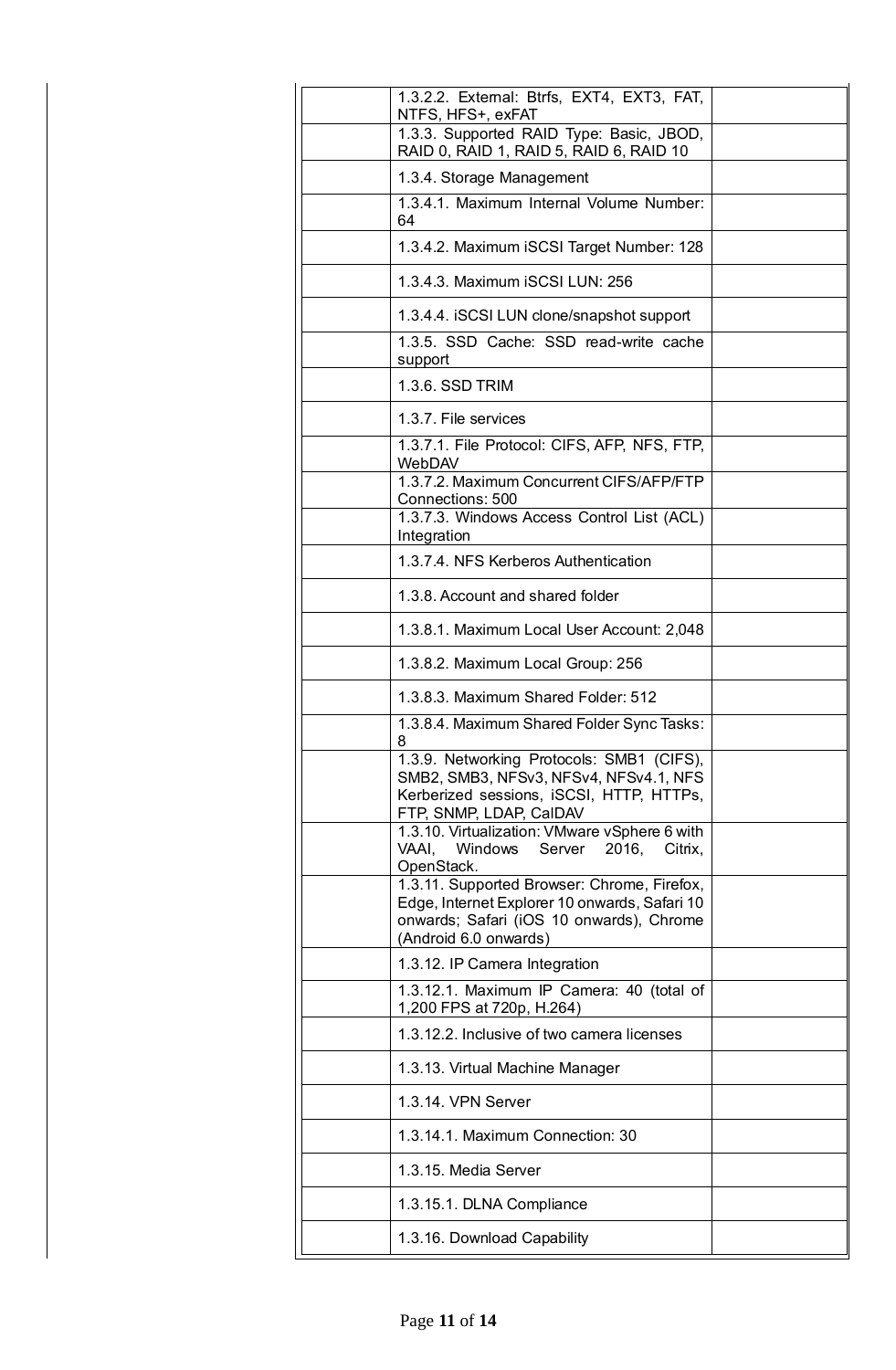| 1.3.16.1. Maximum concurrent download<br>task: 80                                 |  |
|-----------------------------------------------------------------------------------|--|
| 1.4. Accessories                                                                  |  |
| 1.4.1. AC Power Adapter: 1                                                        |  |
| 1.4.2. AC Power Cord: 1                                                           |  |
| 1.4.3. RJ-45 LAN Cable: 2                                                         |  |
| 1.5. Warranty: One (1) year (Minimum)                                             |  |
| 2. Network Attached Storage (NAS) Drives                                          |  |
| 2.1. Quantity: 2 units                                                            |  |
| 2.2. Capacity: 2 TB per drive                                                     |  |
| 2.3. Form Factor: 3.5-inch internal hard drive                                    |  |
| 2.4. Interface: SATA 6.0 Gb/s                                                     |  |
| 2.5. Speed: 5900 RPM (Minimum)                                                    |  |
| 2.6. Cache: 64 MB (Up to 256 MB)                                                  |  |
| 2.7. Mean Time Between Failure (MTBF): 1<br>million hours (minimum)               |  |
| 2.8. Warranty: One (1) year (minimum)                                             |  |
| 3. Delivery: Sixty (60) calendar days upon<br>issuance of Notice to Proceed (NTP) |  |
|                                                                                   |  |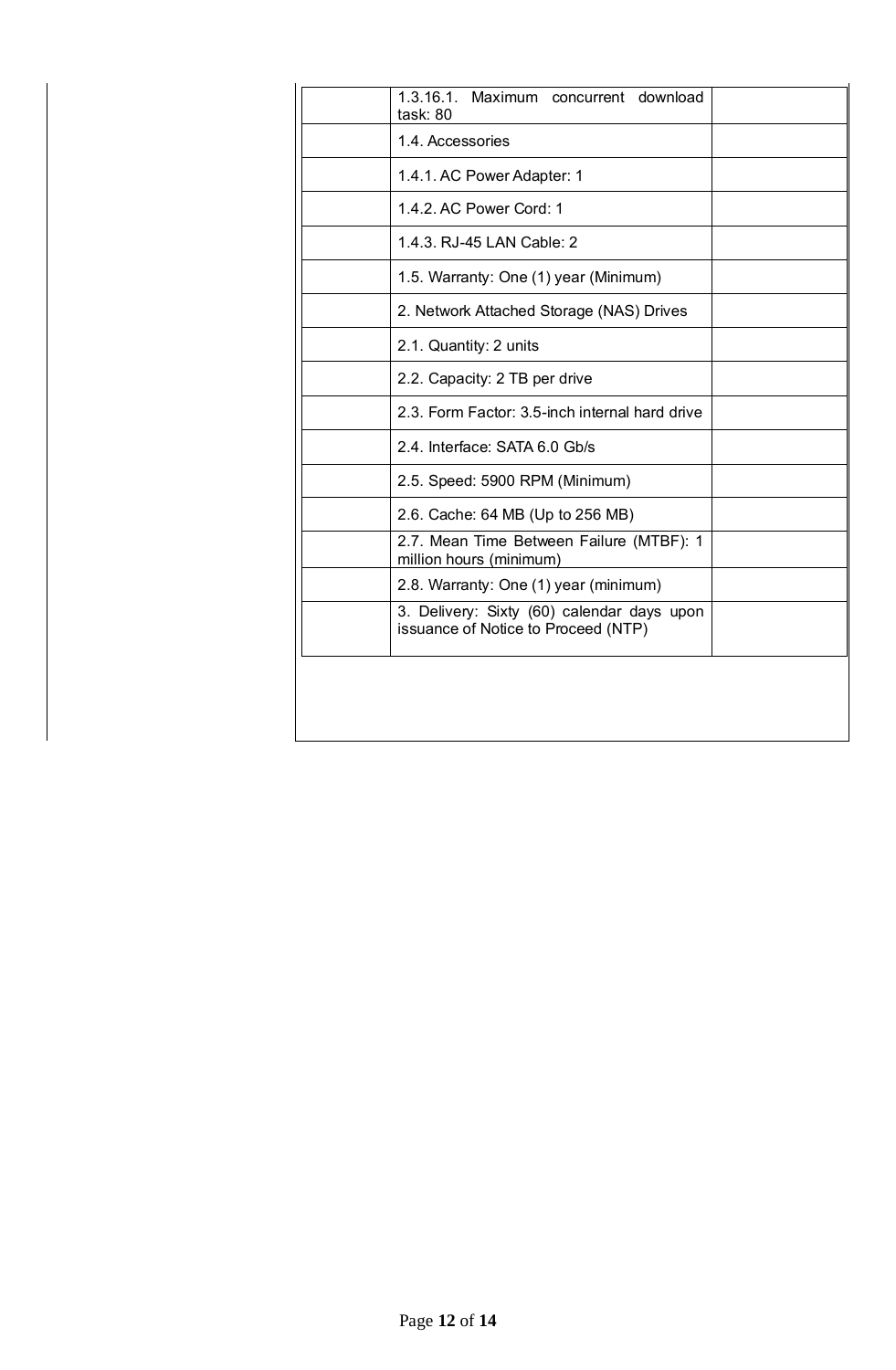| Invitation for           |                                                                                                                                                               |                                           |                |              |                                                                    |  |
|--------------------------|---------------------------------------------------------------------------------------------------------------------------------------------------------------|-------------------------------------------|----------------|--------------|--------------------------------------------------------------------|--|
| Negotiated Procurement,  | <b>FROM:</b>                                                                                                                                                  |                                           |                |              |                                                                    |  |
| Schedule of Requirements | <b>SCHEDULE OF REQUIREMENTS</b>                                                                                                                               |                                           |                |              |                                                                    |  |
|                          | The delivery schedule expressed as weeks/months stipulates hereafter a delivery<br>date which is the date of delivery to the <b>DOST-Advanced Science and</b> |                                           |                |              |                                                                    |  |
|                          |                                                                                                                                                               |                                           |                |              |                                                                    |  |
|                          |                                                                                                                                                               | <b>Technology Institute.</b>              |                |              |                                                                    |  |
|                          | Lot No.                                                                                                                                                       | <b>Description</b>                        | Qty.           | Unit         | <b>Delivered</b><br>(Calendar Days)                                |  |
|                          | $\mathbf 1$<br>2                                                                                                                                              | Laptop<br>Laptop                          | 9<br>30        | Unit<br>Unit |                                                                    |  |
|                          | 3                                                                                                                                                             | Desktop                                   | $\overline{6}$ | Unit         | Forty-five (45) calendar days                                      |  |
|                          | $\overline{4}$                                                                                                                                                | Desktop                                   | 3              | Unit         | upon issuance of Notice to<br>Proceed                              |  |
|                          | 5                                                                                                                                                             | Network Attached<br>Storage (NAS) - 2-Bay | $\mathbf{1}$   | Lot          |                                                                    |  |
|                          |                                                                                                                                                               |                                           |                |              |                                                                    |  |
|                          |                                                                                                                                                               |                                           |                |              | I hereby certify to comply and deliver all the above requirements. |  |
|                          |                                                                                                                                                               | <b>Name of Company</b>                    |                |              |                                                                    |  |
|                          |                                                                                                                                                               | <b>Signature of Authorized</b>            |                |              |                                                                    |  |
|                          | Representative                                                                                                                                                | <b>Name of Authorized</b>                 |                |              |                                                                    |  |
|                          | Representative                                                                                                                                                |                                           |                |              |                                                                    |  |
|                          | <b>Designation</b>                                                                                                                                            |                                           |                |              |                                                                    |  |
|                          | <b>Date</b>                                                                                                                                                   |                                           |                |              | <u> 1980 - Jan Barat, manazarta a</u>                              |  |
|                          | TO:                                                                                                                                                           |                                           |                |              |                                                                    |  |
|                          |                                                                                                                                                               |                                           |                |              |                                                                    |  |
|                          | <b>SCHEDULE OF REQUIREMENTS</b>                                                                                                                               |                                           |                |              |                                                                    |  |
|                          | The delivery schedule expressed as weeks/months stipulates hereafter a delivery                                                                               |                                           |                |              |                                                                    |  |
|                          | date which is the date of delivery to the <b>DOST-Advanced Science and</b><br><b>Technology Institute.</b>                                                    |                                           |                |              |                                                                    |  |
|                          |                                                                                                                                                               |                                           |                |              |                                                                    |  |
|                          | Lot No.                                                                                                                                                       | <b>Description</b>                        | Qty.           | Unit         | <b>Delivered</b><br>(Calendar Days)                                |  |
|                          | 1<br>$\overline{a}$                                                                                                                                           | Laptop<br>Laptop                          | 9<br>30        | Unit<br>Unit |                                                                    |  |
|                          | 3                                                                                                                                                             | Desktop                                   | 6              | Unit         | Sixty (60) calendar days                                           |  |
|                          | 4                                                                                                                                                             | Desktop                                   | 3              | Unit         | upon issuance of Notice to<br>Proceed                              |  |
|                          | 5                                                                                                                                                             | Network Attached<br>Storage (NAS) - 2-Bay | $\mathbf{1}$   | Lot          |                                                                    |  |
|                          |                                                                                                                                                               |                                           |                |              |                                                                    |  |
|                          |                                                                                                                                                               |                                           |                |              | I hereby certify to comply and deliver all the above requirements. |  |
|                          |                                                                                                                                                               | <b>Name of Company</b>                    |                |              |                                                                    |  |
|                          |                                                                                                                                                               | <b>Signature of Authorized</b>            |                |              | <u> 1980 - Jan Barbarat, martin a</u>                              |  |
|                          | Representative                                                                                                                                                | <b>Name of Authorized</b>                 |                |              |                                                                    |  |
|                          | Representative                                                                                                                                                |                                           |                |              |                                                                    |  |
|                          | <b>Designation</b>                                                                                                                                            |                                           |                |              |                                                                    |  |
|                          | <b>Date</b>                                                                                                                                                   |                                           |                |              |                                                                    |  |

## **B. RESPONSE TO QUERIES**

| <b>QUERY/ISSUE</b>                                                                                                                                                  | <b>BAC/END-USER RESPONSE/CLARIFICATION</b> |
|---------------------------------------------------------------------------------------------------------------------------------------------------------------------|--------------------------------------------|
| For Items No.1-4, is it possible to consider and revised the   Please be informed that we are denying the said re-<br>specifications from non-branded – to branded? | quest.                                     |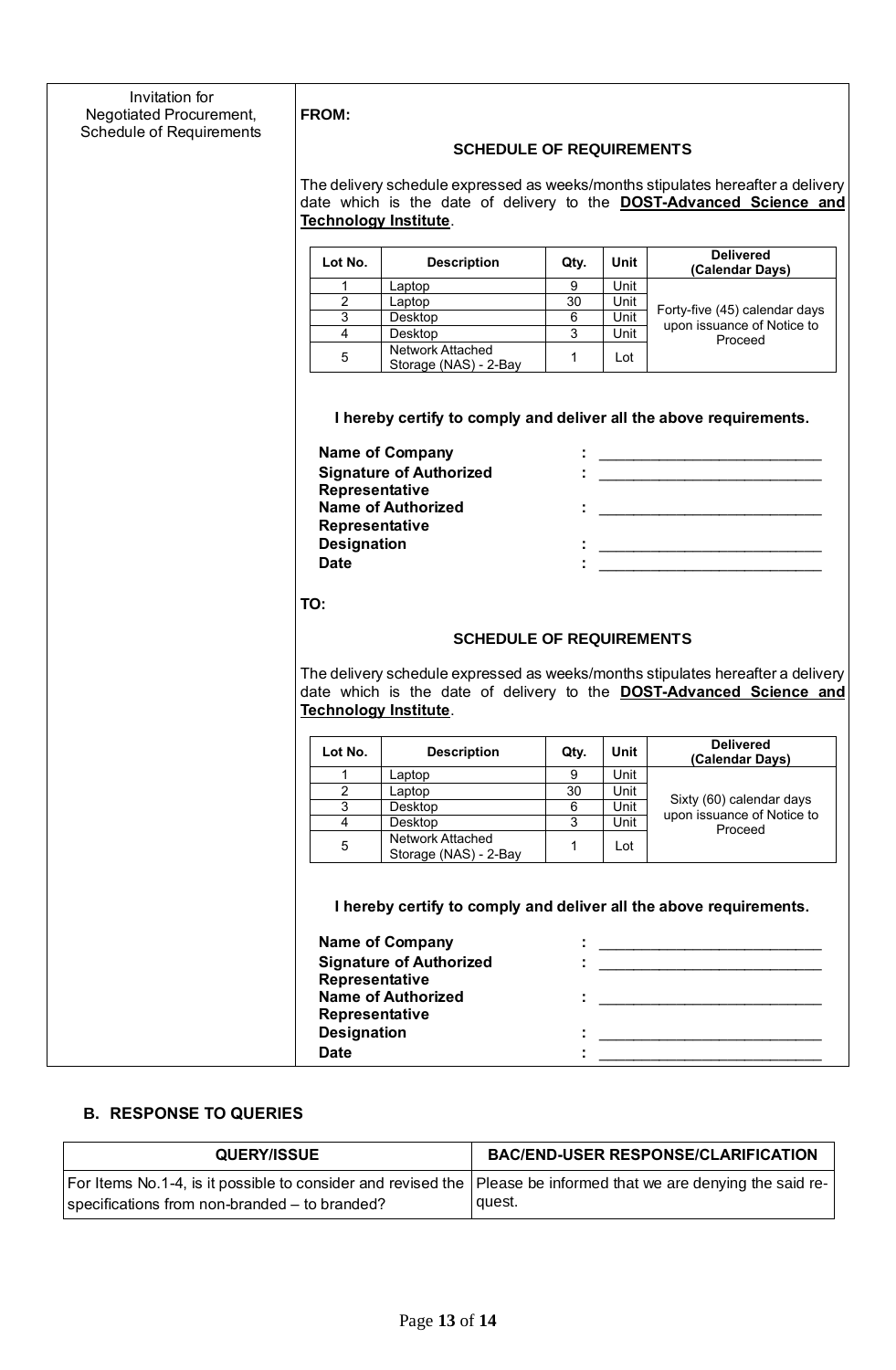| For Items No. 1-4, is it possible to consider and revised the Please be informed that we are accepting the said<br>specifications for the warranty from 2 years to 1 year request.<br>minimum?                                                                             |                                                                                                                                             |
|----------------------------------------------------------------------------------------------------------------------------------------------------------------------------------------------------------------------------------------------------------------------------|---------------------------------------------------------------------------------------------------------------------------------------------|
| For Items No. 1-4, is it possible to change the delivery Please be informed that we are granting the request<br>schedule from forty-five (45) days upon issuance of Notice for the delivery terms.<br>to Proceed to sixty (60) days upon issuance of Notice to<br>Proceed? |                                                                                                                                             |
| For Item No. 5, is it possible to consider and revised the Please be informed that we are granting the said re-<br>specifications for the warranty from 3 years minimum to at quest and changed the warranty to at least 1 year<br>least 1 year minimum?                   | minimum.                                                                                                                                    |
| Is it possible to join for a specific lot only?                                                                                                                                                                                                                            | Please be informed that the bidders can join for all,<br>or specific lots, as the procurement project lots are<br>to be awarded separately. |

Attached to this Supplemental/Bid Bulletin are the amended forms for Technical Specifications and Schedule of Requirements. Bidder/s may *(1)* indicate compliance in the original and amended forms or *(2)* revise the forms to reflect changes in the Supplemental/Bid Bulletin and indicate compliance. These forms must be submitted as part of the Technical Component of the bid.

Please be guided accordingly.

Prepared by:

**VLADIMIR R. SUAN** *Member, BAC Secretariat*

Noted by:

Digitally signed by Katherine B. Ramos

alaan

**KATHERINE B. RAMOS** *Head, BAC Secretariat*

Approved by: Karito

**PEDRITO B. MANGAHAS** *Chairperson, BAC-1*

budoga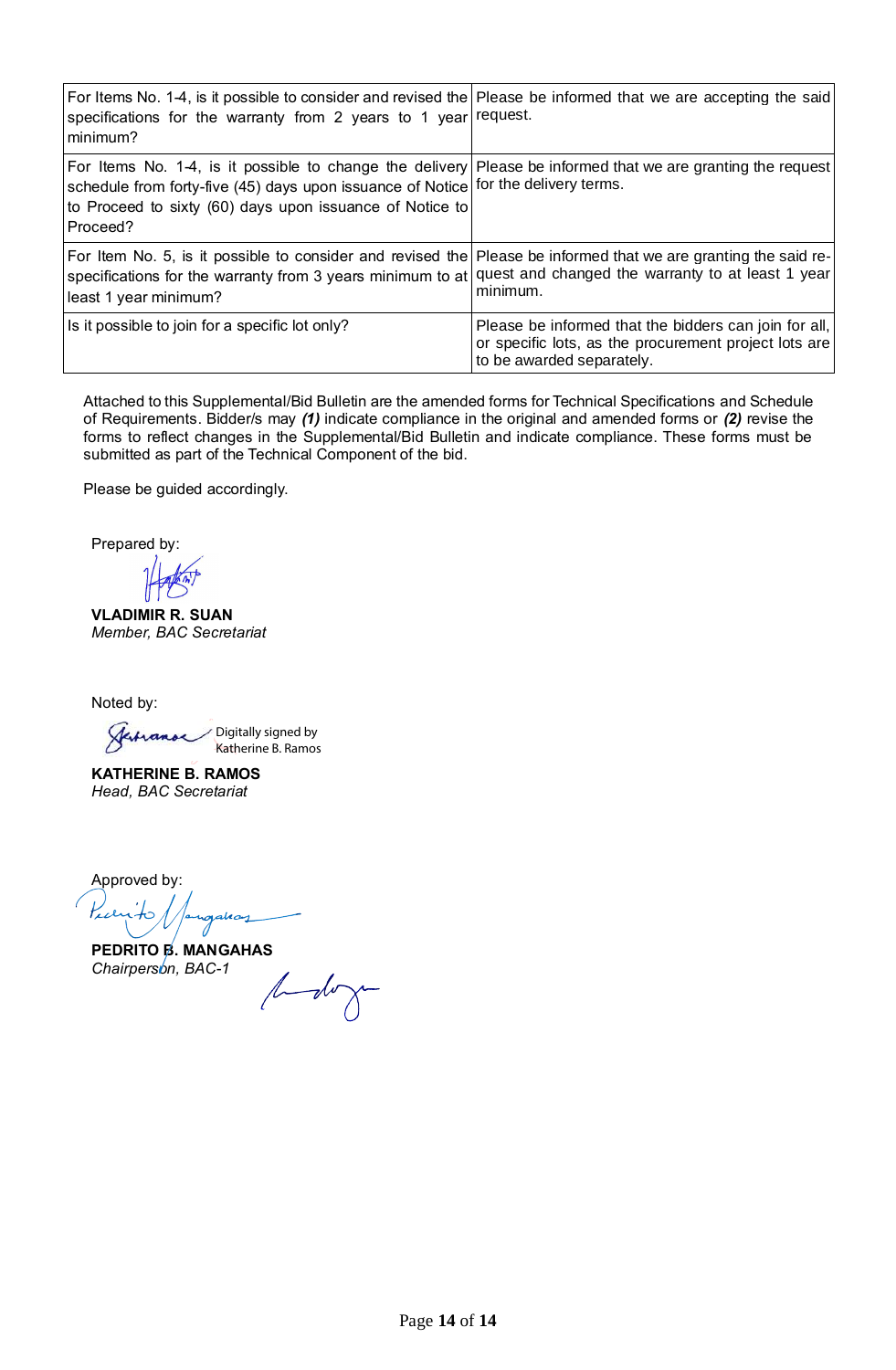**INSTRUCTION TO THE SUPPLIER:** DO NOT LEAVE ANY BLANK. FAILURE TO CONFORM WILL RESULT IN A RATING OF **"FAILED"**. THE DULY ACCOMPLISHED AMENDED FORM MUST BE ATTACHED TO THE ORIGINAL DOCUMENTARY REQUIREMENT, AS PART OF TECHNICAL DOCUMENTS, TO BE SUBMITTED TO THE BIDS AND AWARDS COMMITTEE. BIDDERS ARE ALSO ALLOWED TO AMEND THE ORIGINAL FORMS TO REFLECT THE MODIFICATIONS IN THE SUPPLEMENTAL BULLETIN.

# **TECHNICAL SPECIFICATIONS (AMENDED)**

*Bidders must state here either "Comply" or "Not Comply" against each of the individual parameters of each Specification stating the corresponding performance parameter of the equipment offered. Statements of "Comply" or "Not Comply" must be supported by evidence in a Bidders Bid and cross-referenced to that evidence. Evidence shall be in the form of manufacturer's un-amended sales literature, unconditional statements of specification and compliance issued by the manufacturer, samples, independent test*  data etc., as appropriate. A statement that is not supported by evidence or is subsequently found to be contradicted by the *evidence presented will render the Bid under evaluation liable for rejection. A statement either in the Bidders statement of compliance or the supporting evidence that is found to be false either during Bid evaluation, post-qualification or the execution of the Contract may be regarded as fraudulent and render the Bidder or supplier liable for prosecution subject to the provisions of ITB Clause Error! Reference source not found. and/or GCC Clause Error! Reference source not found.*

| LOT NO. | <b>TECHNICAL SPECIFICATIONS</b>                                       | <b>STATEMENT OF</b><br><b>COMPLIANCE</b> |
|---------|-----------------------------------------------------------------------|------------------------------------------|
| 1       | Laptop                                                                |                                          |
|         | 1. Processor: Intel Core i7 10th Generation (Equivalent<br>or Better) |                                          |
|         | 2. Operating System: Windows 10 Pro (64-bit)                          |                                          |
|         | 3. Display:                                                           |                                          |
|         | 3.1. 13 inches - 15.6 inches                                          |                                          |
|         | 3.2. at least Full HD resolution (1920x1080)                          |                                          |
|         | 4. Memory                                                             |                                          |
|         | 4.1. 16GB DDR4 (Minimum)                                              |                                          |
|         | 4.2. With extra memory slot for upgrading                             |                                          |
|         | 4.3 Expandable to 32GB                                                |                                          |
|         | 5. Storage: 512GB M.2 NVMe storage drive (Minimum)                    |                                          |
|         | 6. Video Graphics:                                                    |                                          |
|         | 6.1. NVIDIA GeForce MX 250 (Equivalent or Better)                     |                                          |
|         | 6.2. GDDR5 2GB (Minimum)                                              |                                          |
|         | 7. Network Connection                                                 |                                          |
|         | 7.1. Wi-Fi 6                                                          |                                          |
|         | 7.2. Bluetooth 5.0                                                    |                                          |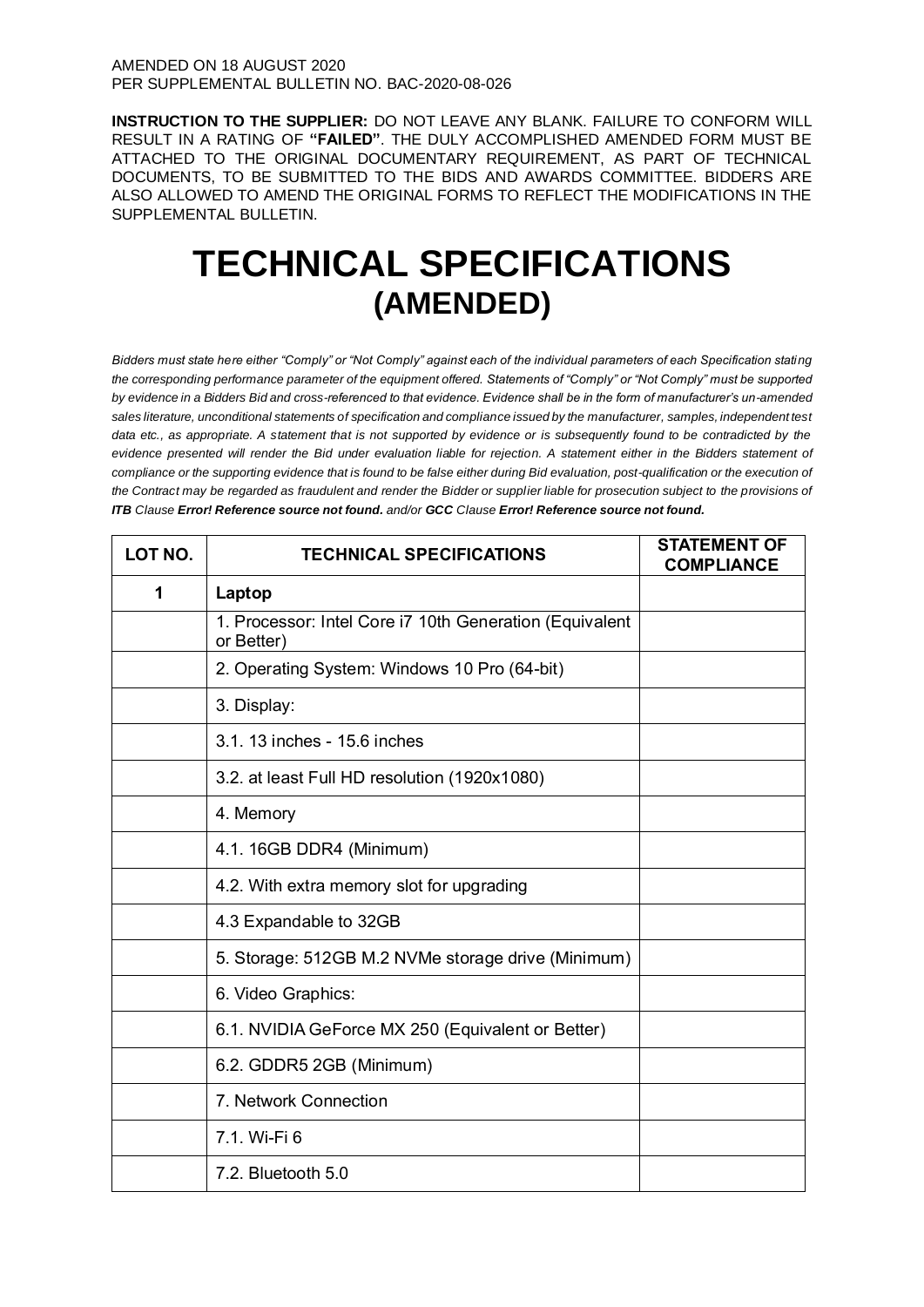|              | 7.3. 10/100/1000M GbE port                                            |  |
|--------------|-----------------------------------------------------------------------|--|
|              | 8. I/O Ports                                                          |  |
|              | 8.1. USB 3.1- Type C (1 port)                                         |  |
|              | 8.2. At least two (2) USB 3.1 ports                                   |  |
|              | 8.3. HDMI port                                                        |  |
|              | 8.4. 3.5 mm headphone/speaker jack                                    |  |
|              | 9. Battery: At least 45Wh capacity                                    |  |
|              | 10. Bundled with laptop bag and mouse                                 |  |
|              | 11. Warranty: at least 1 year for parts and 1 year for<br>labor       |  |
|              | 12. Price inclusive of VAT                                            |  |
|              | 13. to be used by CSD Staff                                           |  |
|              | 14. Delivery: 60 days upon issuance of Notice to<br>Proceed           |  |
| $\mathbf{2}$ | Laptop                                                                |  |
|              |                                                                       |  |
|              | 1. Processor: Intel Core i7 10th Generation (equivalent<br>or better) |  |
|              | 2. Operating System: Windows 10 Pro (64-bit)                          |  |
|              | 3. Display                                                            |  |
|              | 3.1. 13 inches - 15.6 inches                                          |  |
|              | 3.2. at least Full HD resolution (1920x1080)                          |  |
|              | 4. Memory                                                             |  |
|              | 4.1. 16GB DDR4 (minimum)                                              |  |
|              | 4.2. with extra memory slot for upgrading                             |  |
|              | 4.3 expandable to 32GB                                                |  |
|              | 5. Storage                                                            |  |
|              | 5.1. 256GB M.2 NVMe storage drive (minimum)                           |  |
|              | 5.2. 1TB HDD (minimum                                                 |  |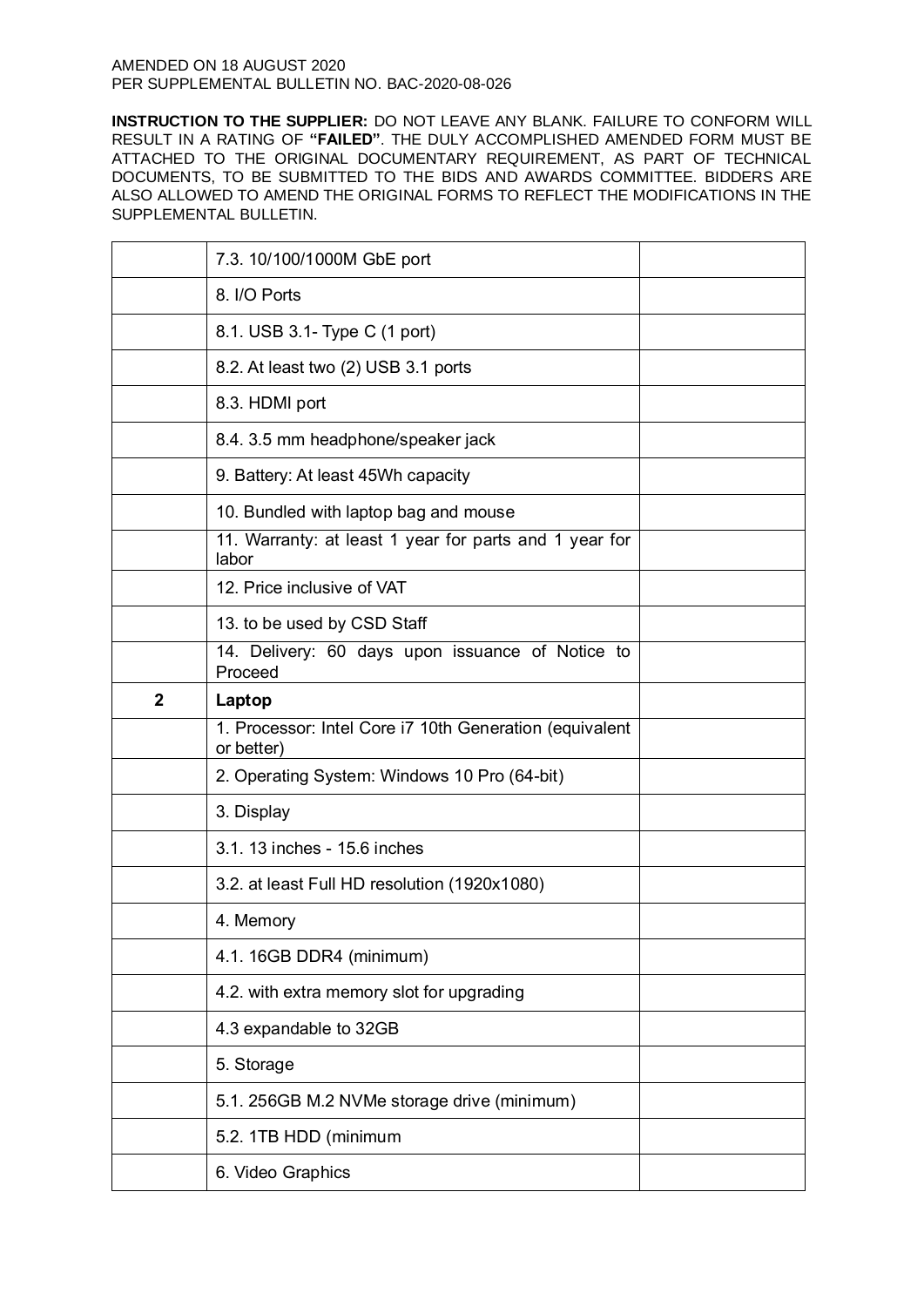|   | 6.1. NVIDIA GeForce MX 250 (equivalent or better)                           |  |
|---|-----------------------------------------------------------------------------|--|
|   | 6.2. 2 GB of dedicated GDDR5 VRAM                                           |  |
|   | 7. Network Connection                                                       |  |
|   | 7.1 Wi-Fi 6                                                                 |  |
|   | 7.2 Bluetooth 5.0                                                           |  |
|   | 7.3. 10/100/1000M GbE port                                                  |  |
|   | 8. I/O Ports                                                                |  |
|   | 8.1. USB 3.1 - Type C (1 port)                                              |  |
|   | 8.2. At least two (2) USB 3.1 ports                                         |  |
|   | 8.3. HDMI port                                                              |  |
|   | 8.4. 3.5 mm headphone/speaker jack                                          |  |
|   | 9. Battery: at least 45Wh capacity                                          |  |
|   | 10. Bundled with laptop bag and mouse                                       |  |
|   | 11. Warranty: at least one (1) year for parts and one (1)<br>year for labor |  |
|   | 12. Price inclusive of VAT                                                  |  |
|   | 13. Delivery: 60 days upon issuance of Notice to<br>Proceed                 |  |
| 3 | <b>Desktop</b>                                                              |  |
|   | 1. Processor: Intel Core i5-9500 (Equivalent or Better)                     |  |
|   | 2. RAM                                                                      |  |
|   | 2.1. At least 8GB DDR4 2666MHz                                              |  |
|   | 2.2. With extra memory slot for upgrading                                   |  |
|   | 2.3. Expandable to 32GB                                                     |  |
|   | 3. Disk: Minimum 500GB HDD                                                  |  |
|   | 4. Power Supply: At least 180 watts                                         |  |
|   | 5. Motherboard:                                                             |  |
|   | 5.1. LAN: 10/100/1000M GbE                                                  |  |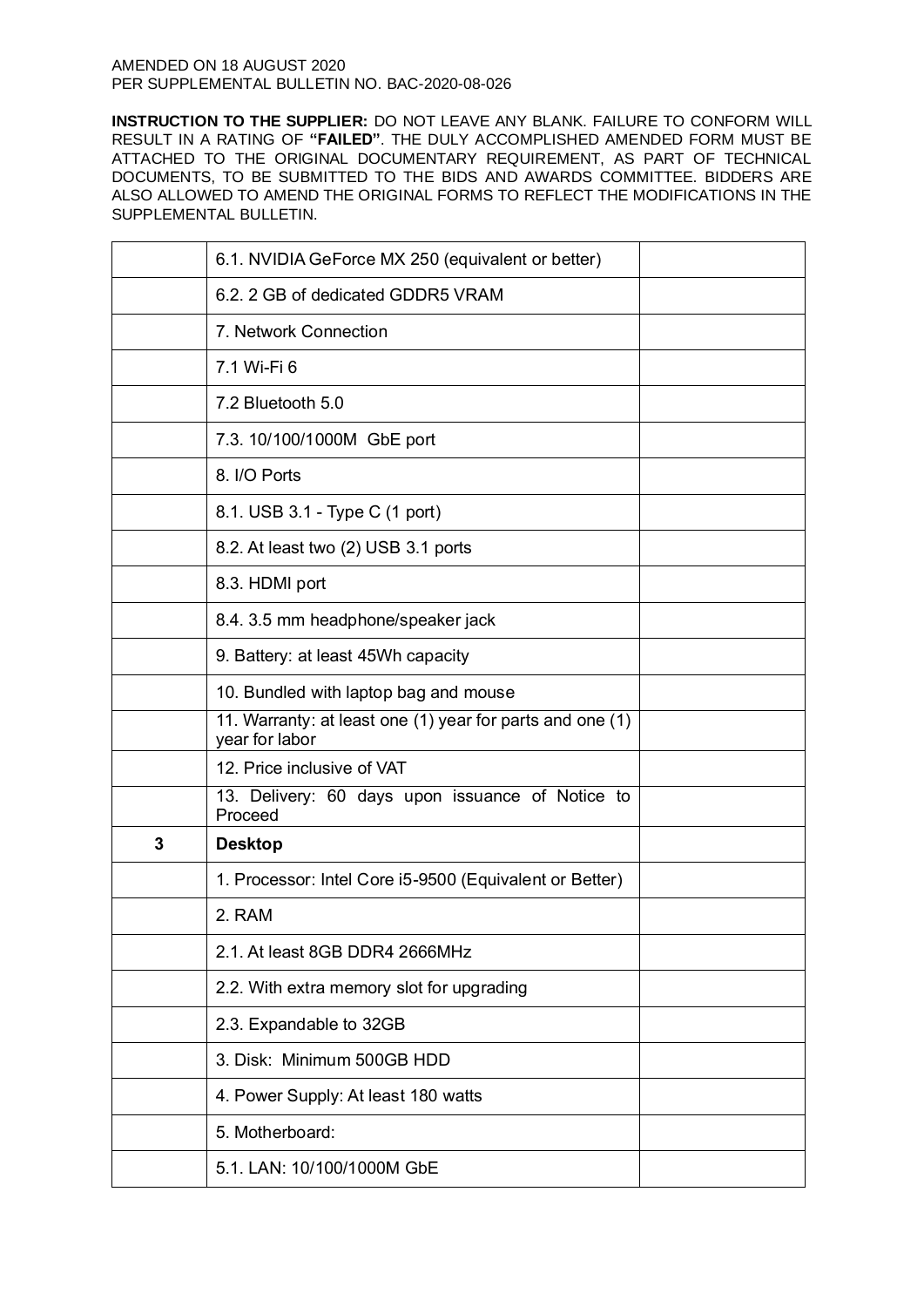|   | 5.2. HDMI and/or DVI port                                                                                |  |
|---|----------------------------------------------------------------------------------------------------------|--|
|   | 5.3. At least two (2) USB ports                                                                          |  |
|   | 5.4. Audio port/s                                                                                        |  |
|   | 5.5. At least one (1) PCI-Ex16 slot                                                                      |  |
|   | 5.6. At least two (2) SATAIII ports                                                                      |  |
|   | 5.7. At least one (1) M.2 slot for storage                                                               |  |
|   | 6. With optical wired USB mouse                                                                          |  |
|   | 7. Warranty: At least one (1) year for parts, one (1) year<br>for labor, and one (1) year onsite support |  |
|   | 8. Price inclusive of VAT                                                                                |  |
|   | 9. To be used by FAD staff                                                                               |  |
|   | 10. Delivery: Sixty (60) days upon issuance of Notice to<br>Proceed                                      |  |
| 4 | <b>Desktop</b>                                                                                           |  |
|   |                                                                                                          |  |
|   | 1. Processor: Intel Core i7-9700 (Equivalent or Better)                                                  |  |
|   | 2. RAM:                                                                                                  |  |
|   | 2.1. At least 2x8GB DDR4 2666MHz                                                                         |  |
|   | 2.2. With extra memory slot for upgrading                                                                |  |
|   | 2.3. Expandable to 32GB                                                                                  |  |
|   | 3. Disk: Minimum 512GB M.2 NVMe Storage Drive                                                            |  |
|   | 4. Power Supply: At least 500 watts                                                                      |  |
|   | 5. Motherboard:                                                                                          |  |
|   | 5.1. LAN: 10/100/1000M GbE                                                                               |  |
|   | 5.2. HDMI and/or DVI port                                                                                |  |
|   | 5.3. At least two (2) USB ports                                                                          |  |
|   | 5.4. Audio port/s                                                                                        |  |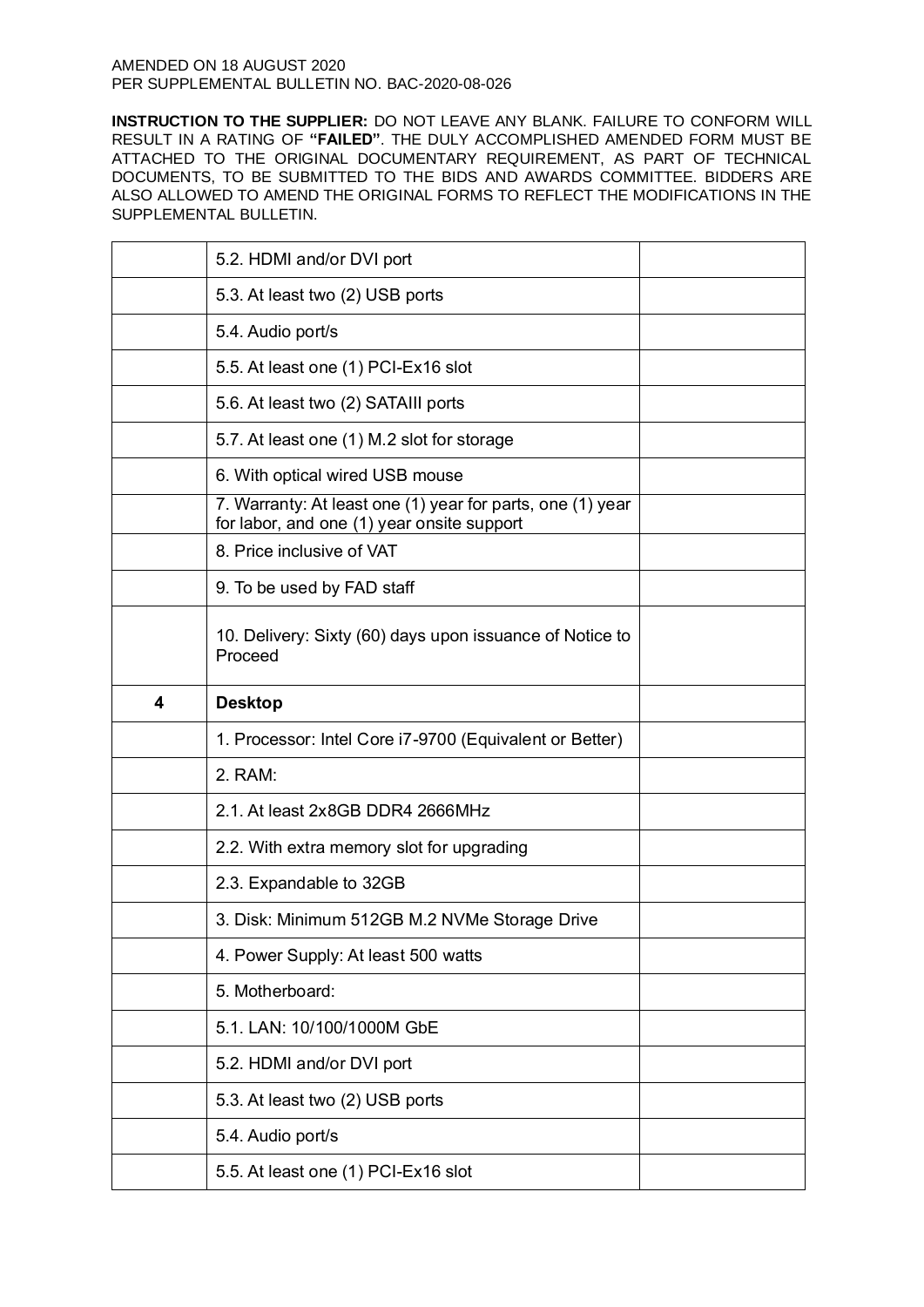|   | 5.6. At least two (4) SATAIII ports                                                                         |  |
|---|-------------------------------------------------------------------------------------------------------------|--|
|   | 5.7. At least one (1) M.2 slot for storage                                                                  |  |
|   | 6. With optical wired USB mouse                                                                             |  |
|   | 7. Graphics Card                                                                                            |  |
|   | 7.1. NVIDIA GeForce RTX2060 (equivalent or better)                                                          |  |
|   | 7.2. Memory: 6GB GDDR5                                                                                      |  |
|   | 8. Warranty: At least one (1) year for parts, one (1) year<br>for labor and one (1) year for onsite support |  |
|   | 9. Price inclusive of VAT                                                                                   |  |
|   | 10. To be used by the Corporate Communications Team<br>for graphics designing and video editing             |  |
|   | 11. Delivery: Sixty (60) days upon issuance of Notice to<br>Proceed                                         |  |
| 5 | <b>Network Attached Storage (NAS) - 2-Bay</b>                                                               |  |
|   | 1. Network Attached Storage (NAS)                                                                           |  |
|   | 1.1. Quantity: 1 unit                                                                                       |  |
|   | 1.2. Hardware                                                                                               |  |
|   | 1.2.1. Hot swappable drive bays: 2 bays                                                                     |  |
|   | 1.2.2. CPU: 64-bit Intel Celeron J4125 Quad-core<br>2.0GHz or similar                                       |  |
|   | 1.2.2.1. Burst up to 2.7GHz (Minimum)                                                                       |  |
|   | 1.2.3. Hardware Encryption Engine: AES-NI or similar                                                        |  |
|   | 1.2.4. Memory: 2 GB DDR4 (expandable up to 6 GB)                                                            |  |
|   | 1.2.5. Compatible drive type                                                                                |  |
|   | 1.2.5.1. 3.5-inch SATA HDD                                                                                  |  |
|   | 1.2.5.2. 2.5-inch SATA HDD / SSD                                                                            |  |
|   | 1.2.5.3. M.2 2280 NVMe SSD                                                                                  |  |
|   | 1.2.6. External port                                                                                        |  |
|   | 1.2.6.1. USB 3.0 Port: 2 (Minimum)                                                                          |  |
|   | 1.2.6.2. eSATA Port: 1 (Minimum)                                                                            |  |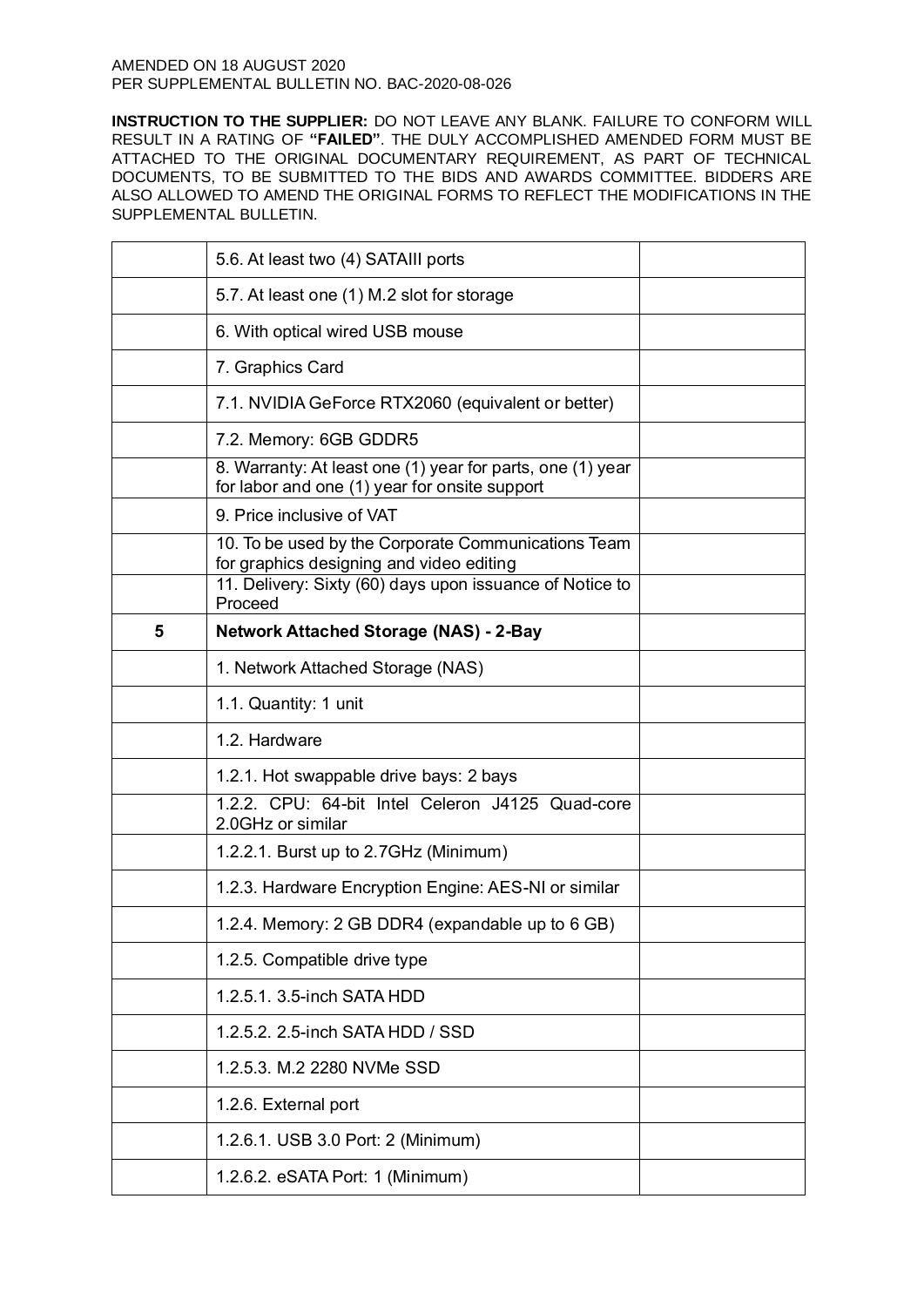| 1.2.6.3. LAN 1GbE (RJ-45): 2 (minimum), with fall over<br>and link aggregation support                                    |  |
|---------------------------------------------------------------------------------------------------------------------------|--|
| 1.2.7. Wake on LAN/WAN                                                                                                    |  |
| 1.2.8. Scheduled power on/off                                                                                             |  |
| 1.2.9. System Fan: 92 x 92 (Minimum)                                                                                      |  |
| 1.2.10. AC Input Power Voltage: 100V to 240V AC                                                                           |  |
| 1.2.11. Power Frequency: 50/60Hz, single phase                                                                            |  |
| 1.2.12. With status indicator lights                                                                                      |  |
| 1.3. NAS Operations and Features                                                                                          |  |
| 1.3.1. Networking protocol: SMB, AFP, NFS, FTP,<br>WebDAV, CalDAV, iSCSI, Telnet, SSH, SNMP, VPN<br>(PPTP, OpenVPN, L2TP) |  |
| 1.3.2. File system (supported)                                                                                            |  |
| 1.3.2.1. Internal: Btrfs, EXT4                                                                                            |  |
| 1.3.2.2. External: Btrfs, EXT4, EXT3, FAT, NTFS, HFS+,<br>exFAT                                                           |  |
| 1.3.3. Supported RAID Type: Basic, JBOD, RAID 0,<br>RAID 1, RAID 5, RAID 6, RAID 10                                       |  |
| 1.3.4. Storage Management                                                                                                 |  |
| 1.3.4.1. Maximum Internal Volume Number: 64                                                                               |  |
| 1.3.4.2. Maximum iSCSI Target Number: 128                                                                                 |  |
| 1.3.4.3. Maximum iSCSI LUN: 256                                                                                           |  |
| 1.3.4.4. ISCSI LUN clone/snapshot support                                                                                 |  |
| 1.3.5. SSD Cache: SSD read-write cache support                                                                            |  |
| 1.3.6. SSD TRIM                                                                                                           |  |
| 1.3.7. File services                                                                                                      |  |
| 1.3.7.1. File Protocol: CIFS, AFP, NFS, FTP, WebDAV                                                                       |  |
| CIFS/AFP/FTP<br>Maximum<br>Concurrent<br>1.3.7.2.<br>Connections: 500                                                     |  |
| 1.3.7.3. Windows Access Control List (ACL) Integration                                                                    |  |
| 1.3.7.4. NFS Kerberos Authentication                                                                                      |  |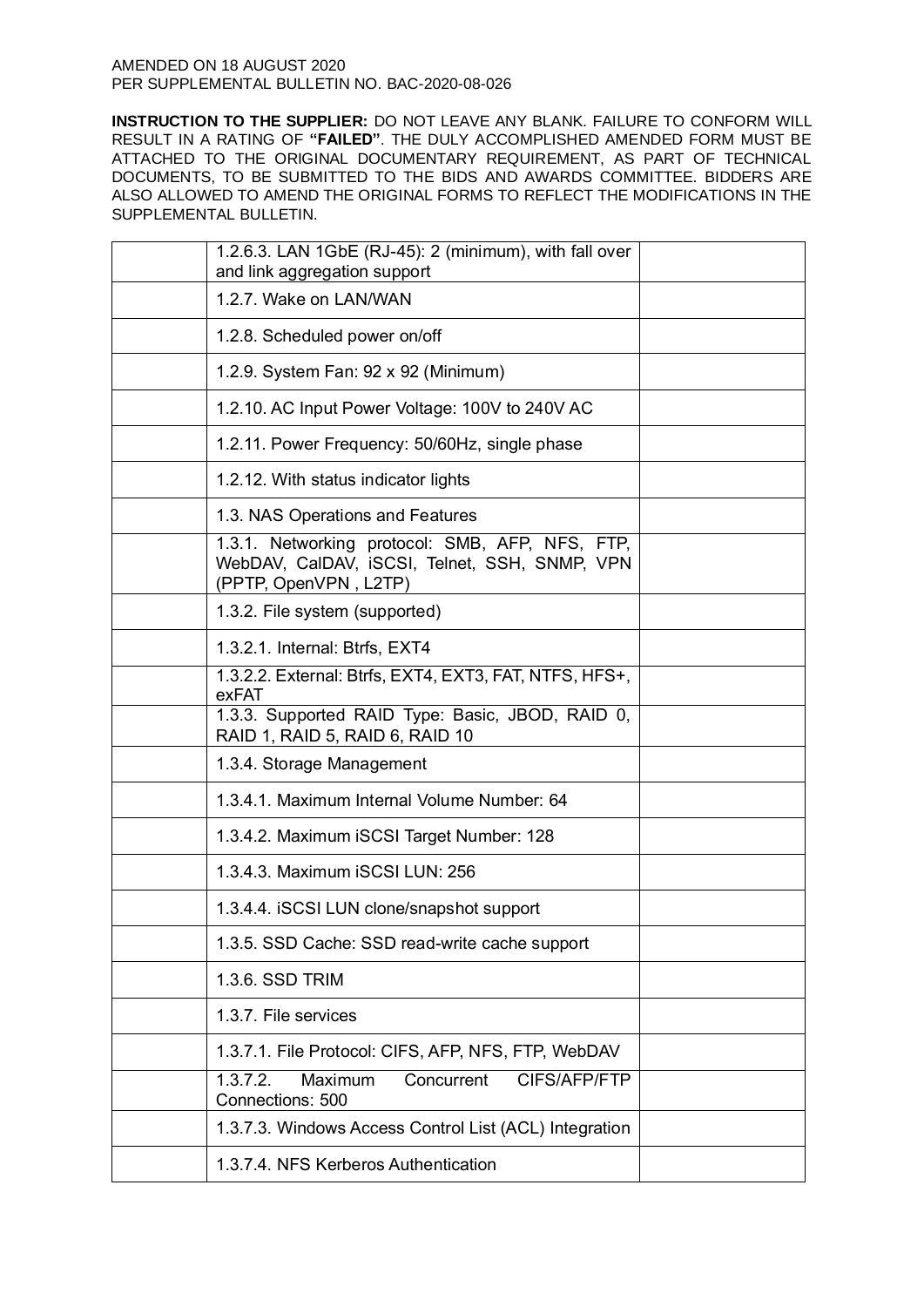| 1.3.8. Account and shared folder                                                                                                                               |  |
|----------------------------------------------------------------------------------------------------------------------------------------------------------------|--|
| 1.3.8.1. Maximum Local User Account: 2,048                                                                                                                     |  |
| 1.3.8.2. Maximum Local Group: 256                                                                                                                              |  |
| 1.3.8.3. Maximum Shared Folder: 512                                                                                                                            |  |
| 1.3.8.4. Maximum Shared Folder Sync Tasks: 8                                                                                                                   |  |
| 1.3.9. Networking Protocols: SMB1 (CIFS), SMB2,<br>SMB3, NFSv3, NFSv4, NFSv4.1, NFS Kerberized<br>sessions, iSCSI, HTTP, HTTPs, FTP, SNMP, LDAP,<br>CalDAV     |  |
| 1.3.10. Virtualization: VMware vSphere 6 with VAAI,<br>Windows Server 2016, Citrix, OpenStack.                                                                 |  |
| 1.3.11. Supported Browser: Chrome, Firefox, Edge,<br>Internet Explorer 10 onwards, Safari 10 onwards; Safari<br>(iOS 10 onwards), Chrome (Android 6.0 onwards) |  |
| 1.3.12. IP Camera Integration                                                                                                                                  |  |
| 1.3.12.1. Maximum IP Camera: 40 (total of 1,200 FPS<br>at 720p, H.264)                                                                                         |  |
| 1.3.12.2. Inclusive of two camera licenses                                                                                                                     |  |
| 1.3.13. Virtual Machine Manager                                                                                                                                |  |
| 1.3.14. VPN Server                                                                                                                                             |  |
| 1.3.14.1. Maximum Connection: 30                                                                                                                               |  |
| 1.3.15. Media Server                                                                                                                                           |  |
| 1.3.15.1. DLNA Compliance                                                                                                                                      |  |
| 1.3.16. Download Capability                                                                                                                                    |  |
| 1.3.16.1. Maximum concurrent download task: 80                                                                                                                 |  |
| 1.4. Accessories                                                                                                                                               |  |
| 1.4.1. AC Power Adapter: 1                                                                                                                                     |  |
| 1.4.2. AC Power Cord: 1                                                                                                                                        |  |
| 1.4.3. RJ-45 LAN Cable: 2                                                                                                                                      |  |
| 1.5. Warranty: One (1) year (Minimum)                                                                                                                          |  |
| 2. Network Attached Storage (NAS) Drives                                                                                                                       |  |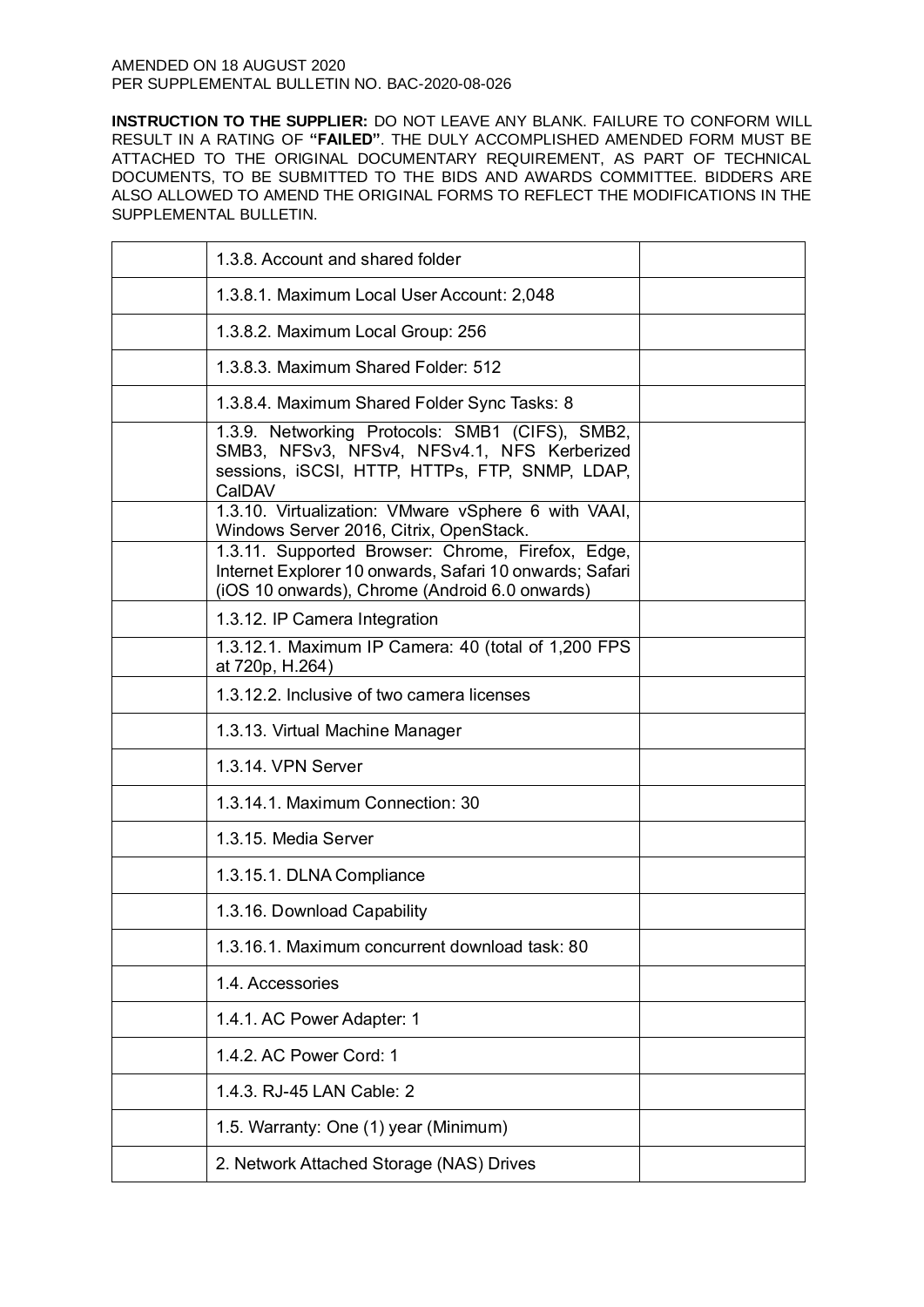**INSTRUCTION TO THE SUPPLIER:** DO NOT LEAVE ANY BLANK. FAILURE TO CONFORM WILL RESULT IN A RATING OF **"FAILED"**. THE DULY ACCOMPLISHED AMENDED FORM MUST BE ATTACHED TO THE ORIGINAL DOCUMENTARY REQUIREMENT, AS PART OF TECHNICAL DOCUMENTS, TO BE SUBMITTED TO THE BIDS AND AWARDS COMMITTEE. BIDDERS ARE ALSO ALLOWED TO AMEND THE ORIGINAL FORMS TO REFLECT THE MODIFICATIONS IN THE SUPPLEMENTAL BULLETIN.

| 2.1. Quantity: 2 units                                                            |  |
|-----------------------------------------------------------------------------------|--|
| 2.2. Capacity: 2 TB per drive                                                     |  |
| 2.3. Form Factor: 3.5-inch internal hard drive                                    |  |
| 2.4. Interface: SATA 6.0 Gb/s                                                     |  |
| 2.5. Speed: 5900 RPM (Minimum)                                                    |  |
| 2.6. Cache: 64 MB (Up to 256 MB)                                                  |  |
| 2.7. Mean Time Between Failure (MTBF): 1 million<br>hours (Minimum)               |  |
| 2.8. Warranty: One (1) year (Minimum)                                             |  |
| 3. Delivery: Sixty (60) calendar days upon issuance of<br>Notice to Proceed (NTP) |  |

*\*NOTE: Should there be inconsistencies between the requirements/specifications contained in the original and latest amended document, the latter shall prevail.*